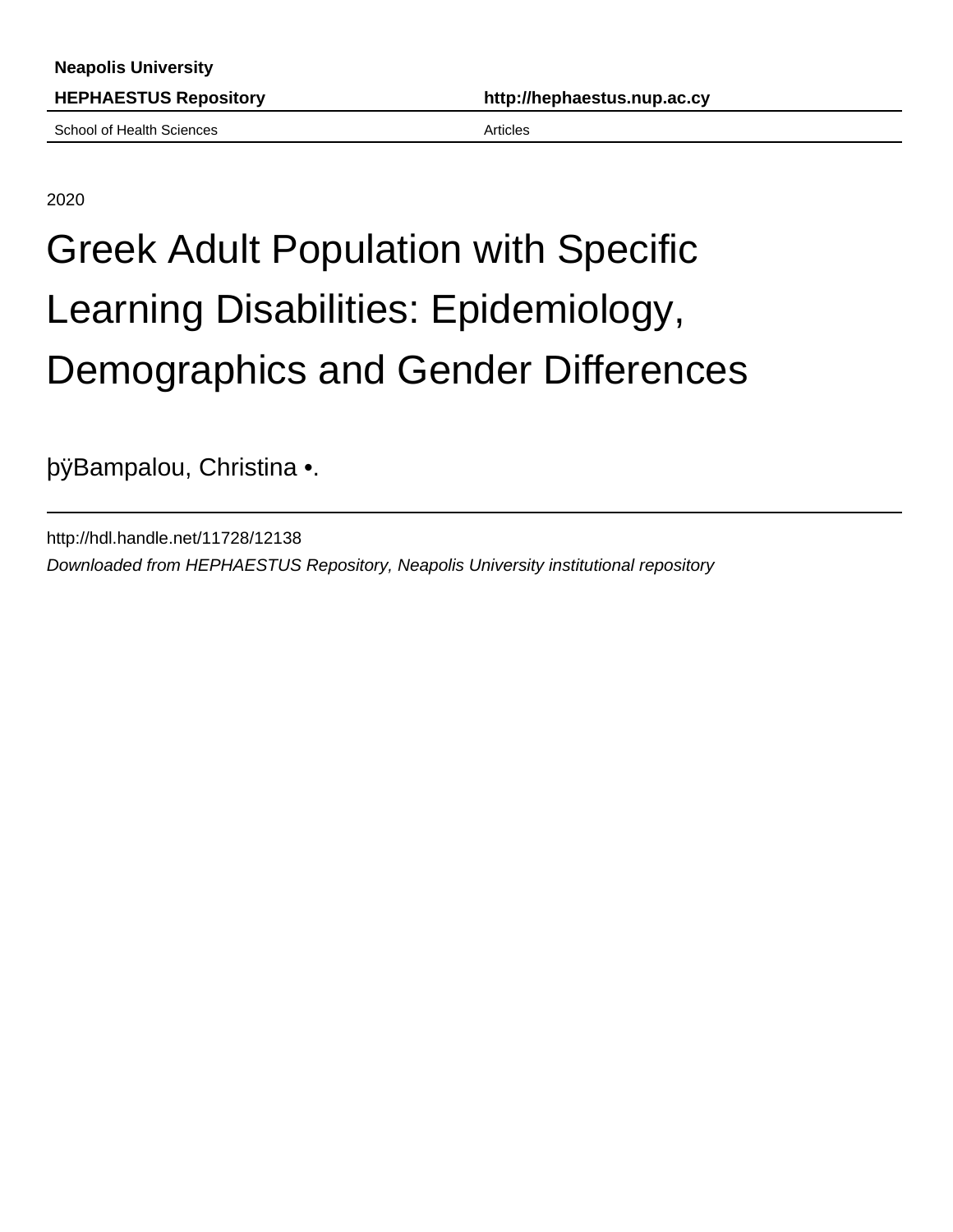## **GREEK ADULT POPULATION WITH SPECIFIC LEARNING DISABILITIES: EPIDEMIOLOGY, DEMOGRAPHICS AND GENDER DIFFERENCES**

### **Christina Ε. Bampalou, Eleni M. Kouimtzi, Eleni Bonti, Zacharias Kyritsis**

Aristotle University of Thessaloniki, Greece

**Abstract:** The aim of this study was to collect information about demographic characteristics of a clinical sample of Greek adults with specific learning disabilities (SLD) who referred themselves for learning assessment in a State Certified Diagnostic Center. Greek adult population with SLD is under-researched and difficult to access. The sample comprised 132 Greek adults (66.7% males) meeting the Diagnostic and Statistical Manual of Mental Disorders criteria for SLD. Data were collected through self-report records and case records which included demographic information and learning assessments. Most of the participants came from urban areas and they were studying in post-secondary non-tertiary or in tertiary education. As regards the prevalence of the main types of SLD and their comorbidity our findings agree with international data. The demographic characteristics, such as educational level and employment status, are discussed within the Greek socio-cultural context.

**Key words:** Adults with specific learning disabilities, Comorbidity of learning disabilities, Specific learning disabilities

**Address:** Dr. Eleni M. Kouimtzi, School of Primary Education, Faculty of Education, Aristotle University of Thessaloniki, Thessaloniki 541 24, Greece. E-mail: ekouimtz@eled.auth.gr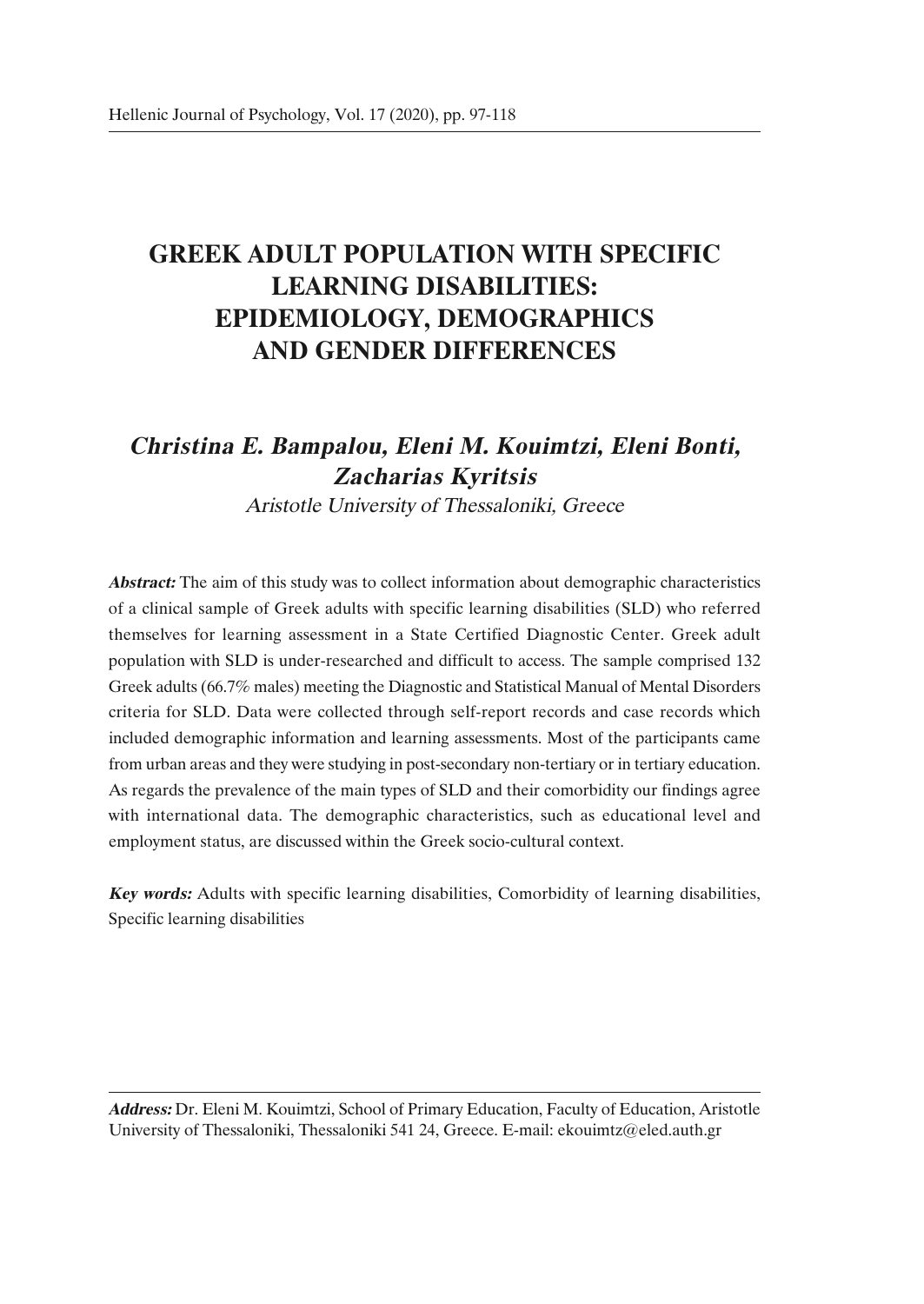#### **INTRODUCTION**

According to the National Joint Committee on Learning Disabilities (NJCLD), Specific Learning Disabilities (SLD) is a general term referring to a heterogeneous group of disorders (Horowitz, Rave, & Whittaker, 2017). They are neurobiological in origin and are characterized by difficulties to process, organize, and retain verbal or nonverbal information (Harrison, Nichols, & Larochette, 2008; Horowitz et al., 2017; Oga & Haron, 2012). The main types of SLD are impairment in reading, written expression and mathematics (Selekman & Diefenbeck, 2014). SLD may exist across the lifespan (Horowitz et al., 2017; Patel, Greydanus, & Calles, 2010; Scanlon, 2013). Unlike school-age children and adolescents, adults may have, to a large extent, managed to compensate for their difficulties, but residual traces of the original problems can still be found (Berninger, Nielsen, Abbott, Wijsman, & Raskind, 2008b; Cavalli et al., 2018; Colombo, Fudio, & Mosna, 2009; Law, Wouters, & Ghesquière, 2015; Warmington, Stothard, & Snowling, 2013), and they are likely to experience problems that significantly affect their academic achievement in post-secondary and higher education, and their lives (Cavalli et al., 2018; MacCullagh, Bosanquet, & Badcock, 2017; McDonald & Deacon, 2019).

Research in SLD focuses mainly in childhood while research during adulthood is limited within the last three decades (Gerber, 2012; Levine & Nourse, 1998; Seo, Abbott, & Hawkins, 2008; Sharfi & Rosenblum, 2014) and presents a series of methodological issues such as sample ascertainment, use of convenient samples such as students, missing data, different selection criteria, aggregate sample mixing SLD with other disabilities, lack of precise demographic characteristics etc. (Cavalli et al., 2018; Gerber, 2012; Law et al., 2015; Lindgren & Laine, 2007; Seo et al., 2008; Sharfi & Rosenblum, 2014).

Epidemiological studies in children and adolescents report comparable prevalence rates of  $4 - 9\%$  for deficits in reading and  $3 - 7\%$  for deficits in mathematics (American Psychiatric Association, 2013; Hall, 2008; Patel et al., 2010; Snowling, 2005). Among SLD, dyslexia is the most well-researched and common disorder (Hall, 2008; Patel et al., 2010; Snowling, 2005), identified in 80% of cases with SLD while written language disorder is the least researched SLD (Patel et al., 2010). In adult populations prevalence rates have not been accurately reported (Cortiella & Horowitz, 2014; Sharfi & Rosenblum, 2014) and most research findings come from self-reports and tertiary or non-tertiary student population (Gerber, 2012). According to DSM-V (APA, 2013), the estimate of SLD among adults is 4%, while, in the US, the National Center for Learning Disabilities (Cortiella & Horowitz, 2014) estimates that 1.7 percent of the general population reports having a learning disability.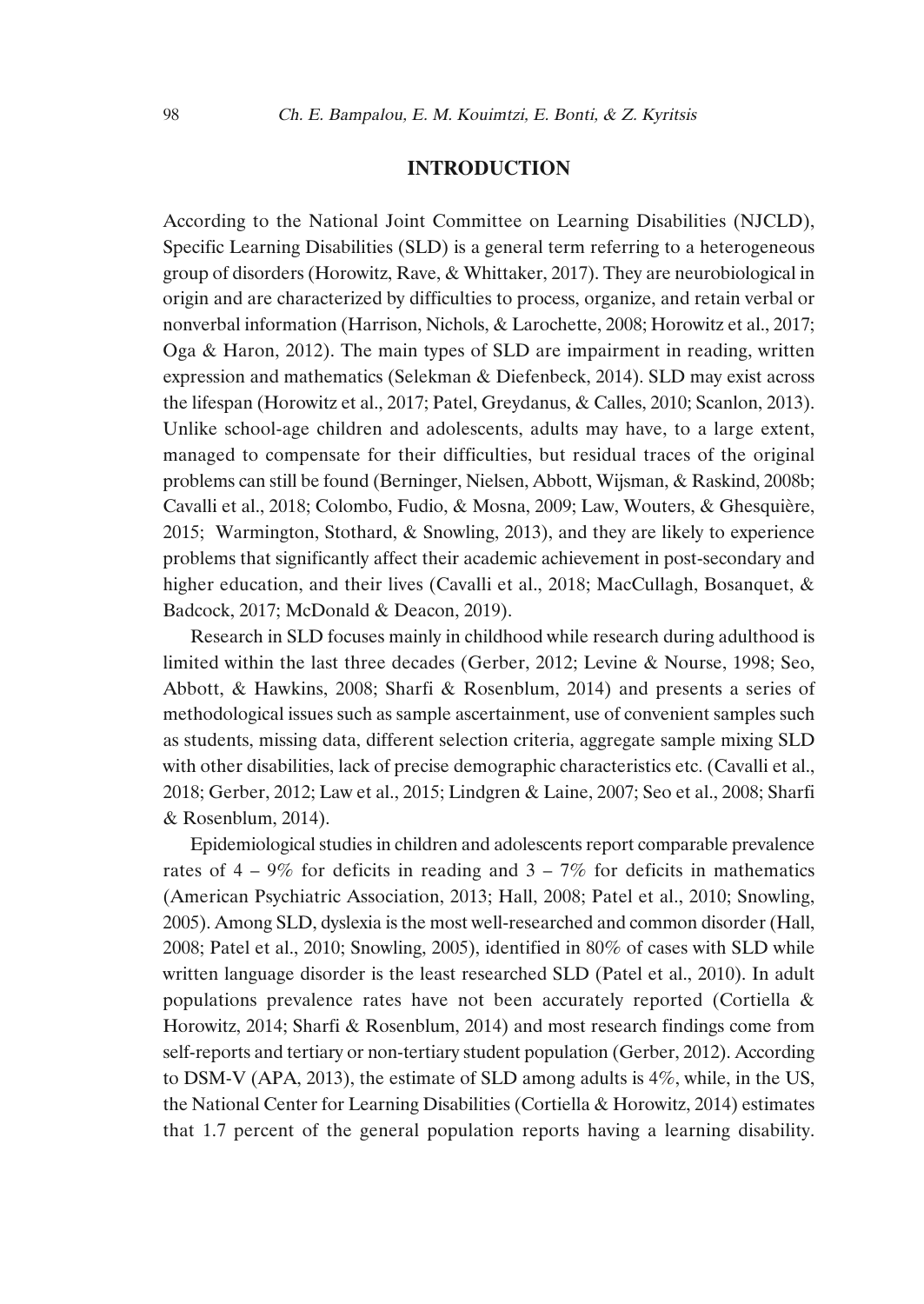Stampoltzis and Polychronopoulou (2008) estimate that the incidence rates of Greek dyslexic students in tertiary education is 0.16%, while UK data estimate that 0.42 of students in higher education were dyslexic (Richardson & Wydell, 2003).

Comorbidity reflects the relations between underlying cognitive mechanisms and brain processing areas which subserve reading, writing and mathematics skills (Molfese, Molfese, Molnar, & Beswick, 2006). Comorbidity rates in the SLD population are not researched thoroughly (Landerl & Moll, 2010; Moll, Kunze, Neuhoff, Bruder, & Schulte-Körne, 2014) even though studies have started examining the relationship between deficits in different learning domains (deficits in reading, in writing and in mathematics) in order to better understand their overlap. Research with adults is scarce, however, findings suggest that, across the lifespan, people with SLD experiencing a deficit in one learning domain frequently show deficits in other domains as well (Scanlon, 2013; Wilson et al., 2015). In childhood reading, disorder is highly comorbid with written language disorder (Hall, 2008; Molfese et al., 2006; Patel et al., 2010; Snowling, 2005). In addition, deficits in mathematics often co-occur with reading disorder (Hall, 2008; Kaufman & Von Aster, 2012; Moll et al., 2014; Snowling, 2005; Oga & Haron, 2012) even in adulthood (Wilson et al., 2015).

Epidemiological studies in child, adolescent and adult populations show that more males than females are identified as having SLD (Cortiella & Horowitz, 2014; Horowitz et al., 2017; Liederman, Kantrowitz, & Flannery, 2005; Newman & Madaus, 2015; Patel et al., 2010; Rutter et al., 2004; Seo et al., 2008; Vlachos et al., 2013; Vogel & Holt, 2003). Gender differences could be attributed to the fact that males are less likely to compensate than females (Anderson, 1997) and to referral bias, as boys and young males, across their life span, are more likely to exhibit externalizing behavior and are more often referred for learning assessment (Hall, 2008; Limbrick, Wheldall, & Madelaine, 2011; Quinn & Wagner, 2015; Vogel, 1990; Vogel & Holt, 2003; Wheldall & Limbrick 2010). More specifically, in clinical samples, SLDs seem to be more prevalent among males in all ages (Berninger, Nielsen, Abbott, Wijsman, & Raskind, 2008a; Wadsworth, DeFries, Stevenson, Gilger, & Pennington, 1992; Willcutt & Pennington, 2000).

With regards level of education, findings agree that most adults with SLD complete high school (Ferrari, 2009; Horowitz et al., 2017; Vogel & Holt, 2003). Legislative and educational changes in the US and Canada, where most studies have been conducted, have increased services for school students with SLD (learning strategy tutoring, reduced course load, extended time on exams, alternative methods of assessments), thus producing more adult learners who have completed secondary education and are eligible for postsecondary education (Harrison et al., 2008; Horowitz et al., 2017; Levine & Nourse, 1998; Luftig &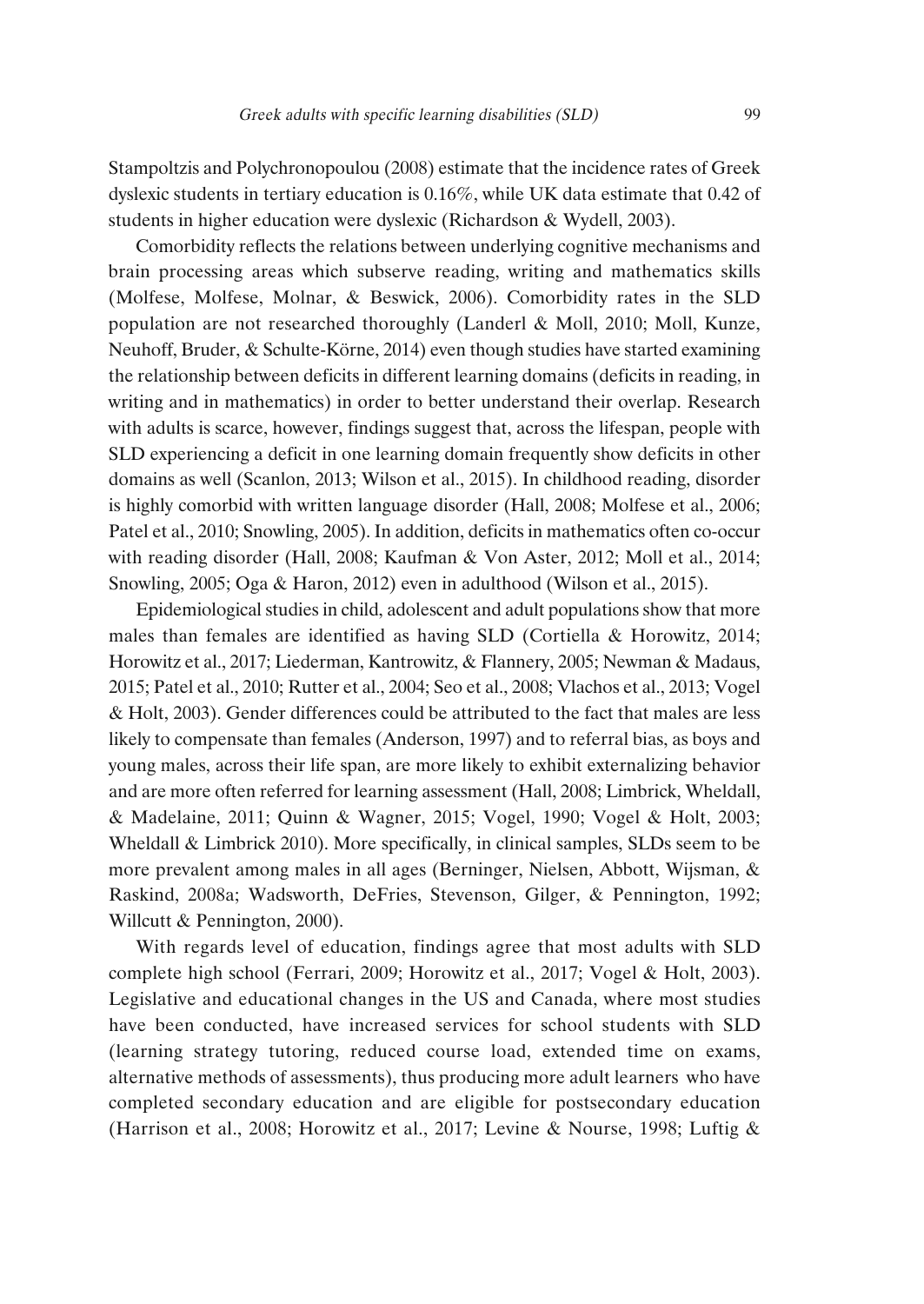Muthert, 2005; Mellard & Patterson, 2008; Ruban, McCoach, McGuire, & Reis, 2003; Trainin & Swanson, 2005).

Concerning the type of postsecondary education, young adults with SLD tend to enroll in non-tertiary post-secondary education programs at higher rates than in higher education (Horowitz et al., 2017; Joshi & Bouck, 2017; Murray, Goldstein, Nourse, & Edgar, 2000; Newman et al., 2011; Wagner & Newman, 2015) and are more likely to choose technical or vocational non-tertiary training (Hakkarainen, Holopainen, & Savolainen, 2015; Horowitz et al., 2017; Murray et al., 2000; Newman & Madaus, 2015; Seo et al., 2008). Research shows that young adults with SLD tend not to pursue higher education as they face many challenges (Horowitz et al., 2017; McGregor et al., 2016). Some of the difficulties they encounter are: lack of academic skills, underlying cognitive processing problems, cognitive dif culties with concentration, listening, organization and memory (Mortimore & Crozier, 2006; Olofsson, Ahl, & Taube, 2012; Olofsson, Taube, & Ahl, 2015), inability to manage their study duties and deal with complex textbooks, limited foreign language skills etc. (MacCullagh et al., 2017; Olofsson et al., 2015; Simmons, & Singleton, 2000). Additionally, they find it difficult to complete degree requirements (Newman et al., 2011).

SLD also pose challenges and limitations regarding the field of education one may choose. Academic programs that emphasize reading, writing or mathematical skills, might exclude adults with SLD (Fuller, Healey, Bradley, & Hall, 2004; Mellard & Patterson, 2008; Patel et al., 2010). The most frequently reported fields of study are social sciences, business administration and finance (Madaus, Foley, McGuire, & Ruban, 2002; Newman et al., 2011). British national data report that university students with dyslexia were more likely to be taking degrees in agriculture, creative arts, engineering, architecture, natural sciences, humanities, social studies, biological sciences and computer science (Richardson & Wydell, 2003). A recent study of Italian university students with SLD enrolled in 19 Universities found that the highest numbers of SLD students were reported in the faculties of Statistics, Agriculture, Veterinary Science, Education, and Architecture (Longobardi, Fabris, Mendola, & Prino, 2019).

In so far as employment is concerned, there is evidence that the rate of employment among working-age adults with SLD are lower than their non-SLD peers (Corley & Taymans, 2002; Cortiella & Horowitz, 2014; Gerber, 2012; Vogel & Holt, 2003). According to the 2010 American census data, half (46%) of working-age adults with learning disabilities were employed, compared to 71% of adults without learning disabilities and they were more likely to drop out of the labor force completely as compared to their peers without learning disabilities (Horowitz et al. 2017). A number of studies have shown that most adults with SLD have difficulties with the adult life transition and employment, whereas others manage efficiently enough in the same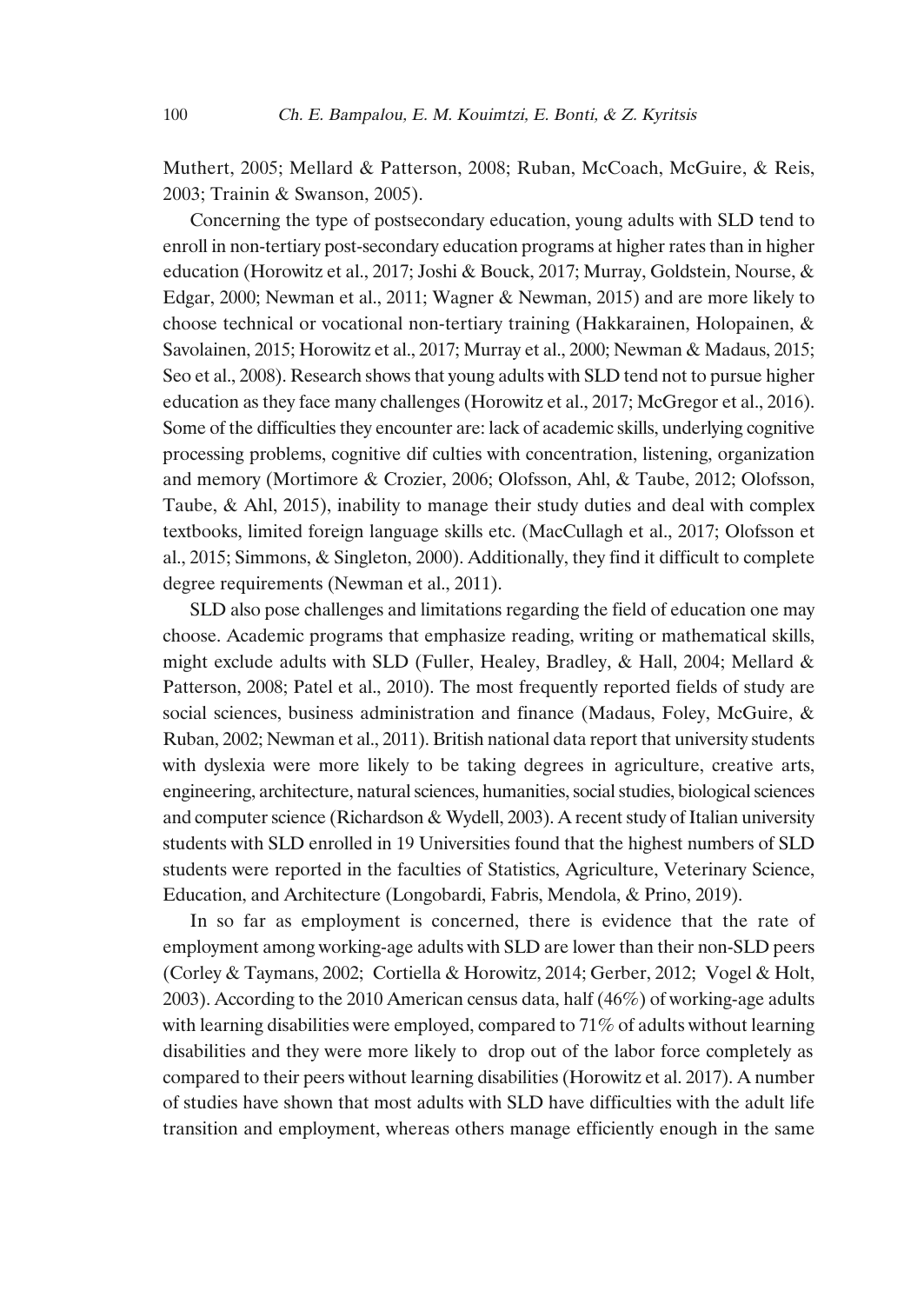areas (Ferrari, 2009; Newman et al., 2011). The overrepresentation of young adults with SLD among the unemployed may be due to their specific difficulties (writing, reading, mathematics) in performing the tasks required for certain jobs (Corley & Taymans, 2002; Janus, 2009) and mainly their inadequate literacy skills (Mellard  $\&$ Patterson, 2008). The most frequent types of employment they choose are business (professional, technical, executive, administrative, managerial, marketing/sales), followed by education, health care, and technology (Madaus, 2006; Madaus, et al., 2002; Newman et al., 2011; Taylor & Walter, 2003). Similarly high proportions of SLD employees can be found in 'blue collar' jobs (service/skilled trades/agriculture/elementary work) than in 'white collar' jobs(professional/ technical/ clerical work)(Vogel & Holt, 2003). Adults with SLD may perceive that their reading and writing skill deficits could prevent them from asserting jobs requiring more academic-oriented skills (Mellard & Patterson, 2008).

Findings on gender differences in adults with SLD, concerning their level and field of education, and their employment suggest that men and women do not differ in their post-secondary enrollment (Newman et al., 2011). However, women with SLD are less often employed than men (Corley & Taymans, 2002; Levine & Nourse, 1998; Madaus, 2006; Seo et al., 2008) and make less earnings (Levine & Nourse, 1998; Madaus, 2006; Mclaughlin, Speirs, & Shenassa, 2014).

#### **Adults with SLD in Greece**

As already mentioned, research in the area of SLD during adulthood is very limited (Gerber, 2012; Levine & Nourse, 1998; Seo et al., 2008; Sharfi & Rosenblum, 2014) and, more specifically, in Greece where very few research findings are reported about epidemiology, demographics, education level and employment status of adults with SLD. Access to this special population of adults with SLD is difficult since they are rarely referred to psychoeducational services for learning assessment or if they have been assessed in a younger age they don't follow up. Therefore, research studies with Greek adult population report findings mainly from higher education students with dyslexia as sampling presents serious obstacles. These few findings reveal that the incidence of dyslexia within the Greek student population is lower than that reported in other countries (Stampoltzis & Polychronopoulou, 2008), which means that young adults with SLD in Greece either choose not to disclose such information when they enter tertiary education or fail to enter tertiary education or don't even try to enter. Ρότσικα et al. (2007) reported that the success rate of dyslexic students in the very competitive higher education entrance examinations was 39.76%, which was statistically lower than the 65.36% of the general population of candidates. In so far as their study preferences are concerned, findings (Αργυροπούλου, 2001; Ρότσικα et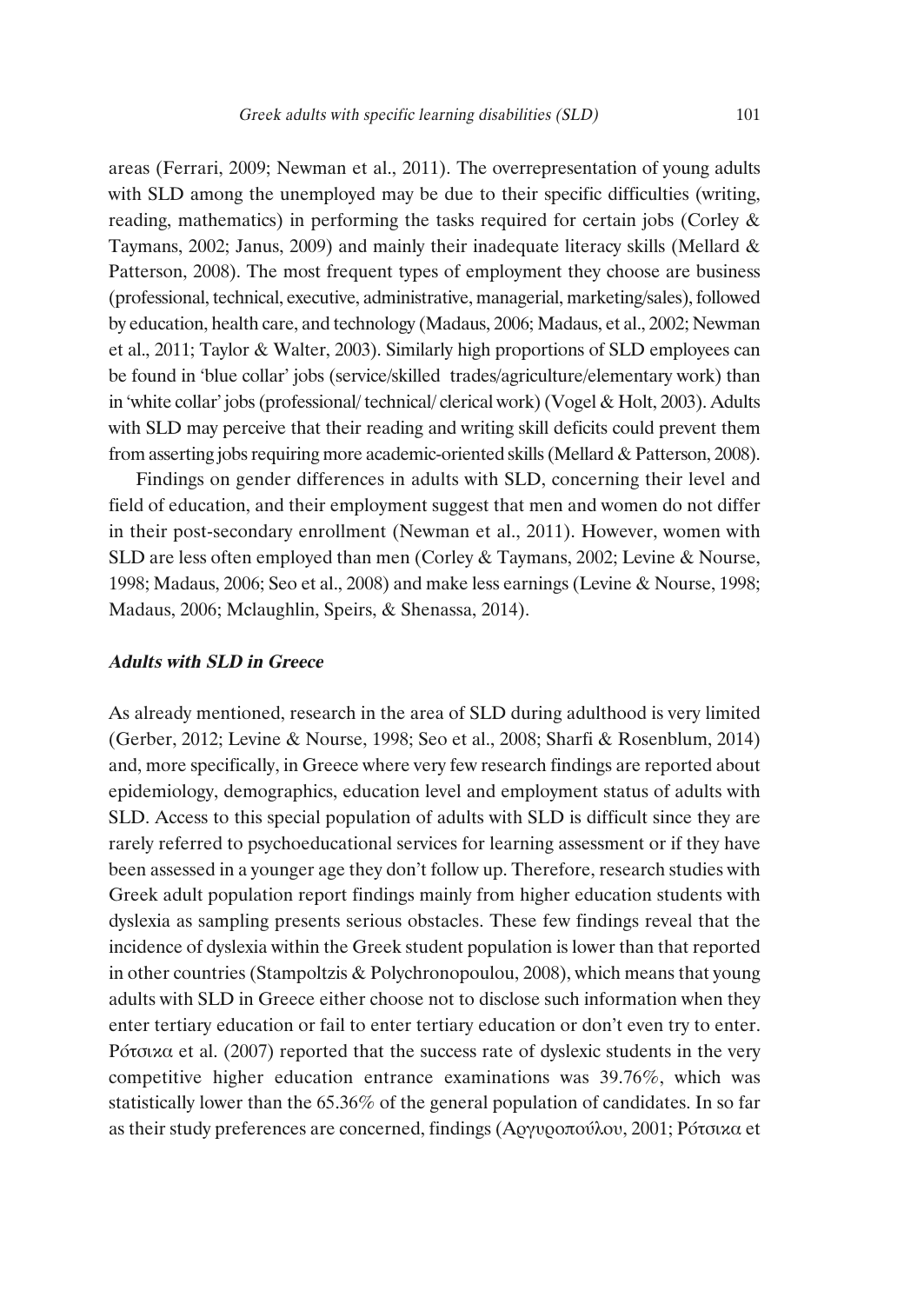al., 2007; Stampoltzis & Polychronopoulou, 2009) agree that dyslexic students prefer fields of study mainly in technological sciences, agricultural sciences and business because there is less demand for reading and writing, and they can rely on non-verbal skills and their ability to manage people and organisations. However, a study on Greek parents of dyslexic secondary education students (Diakogiorgi & Tsiligirian, 2016) suggested that they chose as more appropriate professions for their children, professions with low academic requirements but still not manual.

The demand for higher education is very high in Greece, and educational attainment in higher levels has always been considered a major factor affecting social mobility, as a university degree provides more job opportunities and guarantees better income while associated with higher social status (Kyriazis & Asderaki, 2008; Marginson, 2016; Papadimitriou 2015). Greek families are pursuing higher education at any cost (Psacharopoulos, 2003; Psacharopoulos & Papakonstaninou, 2005). Therefore, the importance attributed to higher education by middle class families leads many adolescents to diagnostic centers in order to obtain an SLD diagnosis, which will facilitate their access to higher education (Anastasiou & Polychronopoulou, 2009; Τζουριάδου, 2011). Previous research (Bonti, Bampalou, Kouimtzi, & Kyritsis, 2018) regarding the reasons Greek young adults seek formal diagnosis of SLD, indicated that the most common reason was academic exams. Adults requested learning assessment in order to be eligible to receive accommodations, which would help them succeed more easily in the highly selective National Entrance Exams to higher education or to overcome the academic obstacles when attending higher education and similar academic settings.

#### **The present study**

The present study aimed to collect data about demographic characteristics of a clinical sample of adults with SLD in Greece. Studies on adults with SLD in Greece and worldwide rely mostly on convenience sample and self-reports. In this study we used a clinical sample of adult population with SLD who referred themselves for learning assessments in a State Certified Diagnostic Center in order to investigate the following research questions:

- a. Which is the prevalence of the main types of SLD -difficulties in reading, written expression and mathematics- and their comorbidity? In other words, which are the most frequently co-occuring types of learning difficulties in a clinical population of Greek adults?
- b. Which are the demographic characteristics of adults with SLD (age, gender, geographical area, level of education, field of education, employment status)?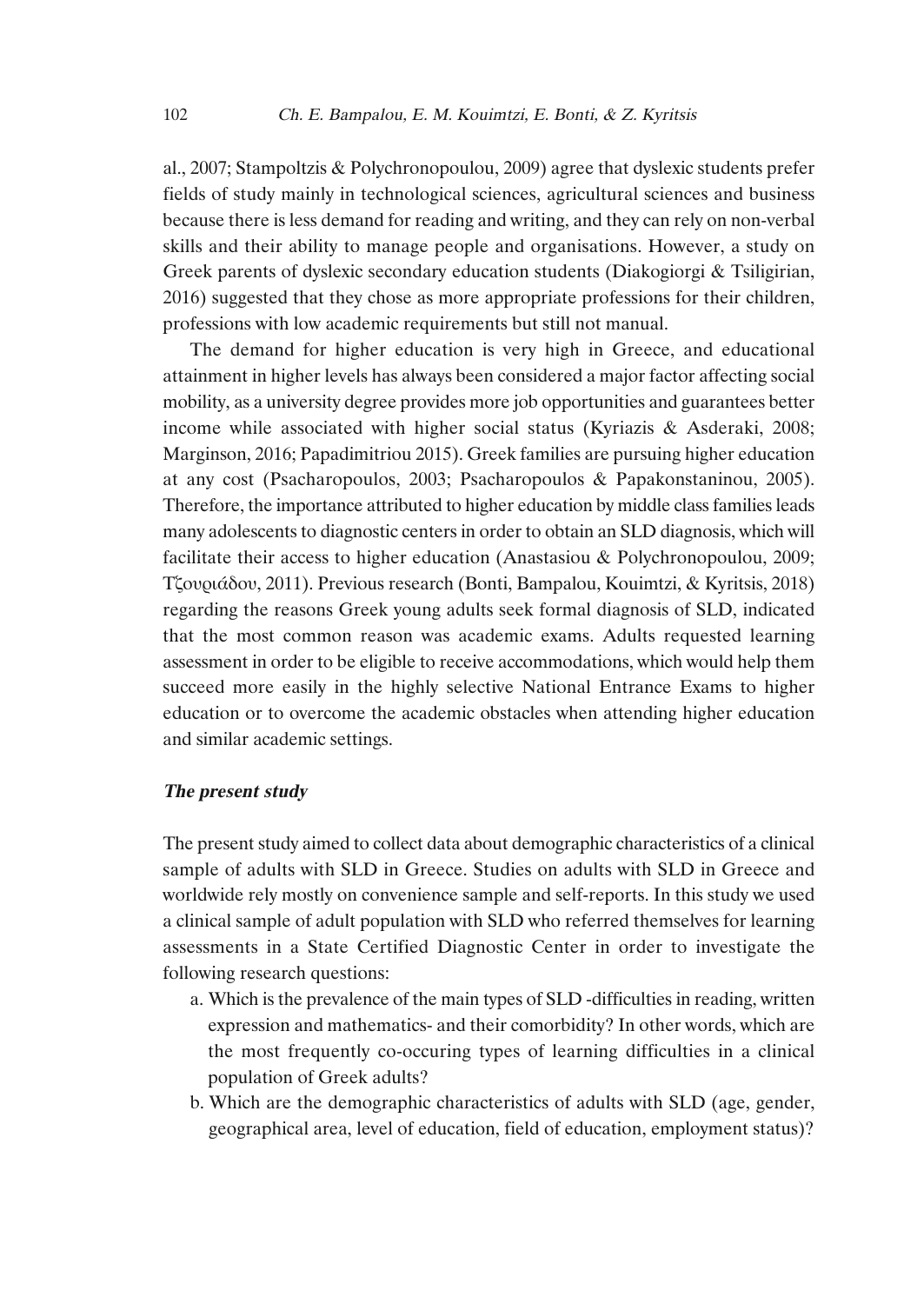c. Are there gender differences in Greek adults with SLD regarding their level of education, field of education and employment status?

#### **METHOD**

#### **Participants**

The study sample consisted of 132 adults,  $66.7\%$  ( $n = 88$ ) of whom were male, meeting the Diagnostic and Statistical Manual of Mental Disorders (4th ed., text rev.; DSM-IV-TR; American Psychiatric Association [APA], 2000) criteria for SLD. Their mean age was 25.25 years ( $SD = 6.71$ ), and all of them were native Greek speakers from urban and rural areas of Greece. All the records used in the study came from participants who had referred themselves in a State Certified Diagnostic Center for Learning Difficulties during the years 2012-2014. The Diagnostic Center was part of the Psychiatric Department in a University General Hospital. At the time of the study, this diagnostic center was the only State Certified Diagnostic Center in Northern Greece conducting learning assessments for adults, therefore our sample came mainly from various parts of Northern Greece, but also from Epirus, Thessaly and the islands. As is the common practice for all patients assessed in the Diagnostic Center, participants had signed a written consent accepting that all or part of their evaluation data may be used anonymously for research purposes. Also, approval was obtained from the director of the Psychiatric Department where the Diagnostic Center is situated.

This study analyzed data that came from confidential self-report records collected from adults with SLD through clinical interviews (to obtain background information, developmental histories, and demographic data) in the broader context of the learning assessments. Additionally, the data collected from case records included information on cognitive and learning assessments conducted in the State Certified Diagnostic Center. For a case to be included, the learning assessment had to unambiguously state that the adult met the criteria for an SLD according to the DSM-IV-TR (2000).

The definition of learning disorders incorporates exclusion criteria such as absence of extreme behavior, absence of neurological problems or sensory impairments, and absence of problems presumed to be the result of environmental, economic, or cultural factors (APA, 2000). Ιn Greece, the identification process of SLD is based on the criterion of a severe discrepancy between intellectual ability, as measured by the Greek Wechsler Intelligence Scale for Children–III (WISC-III) for children and WAIS-III, and now WAIS-IV, for adults, and academic performance as assessed by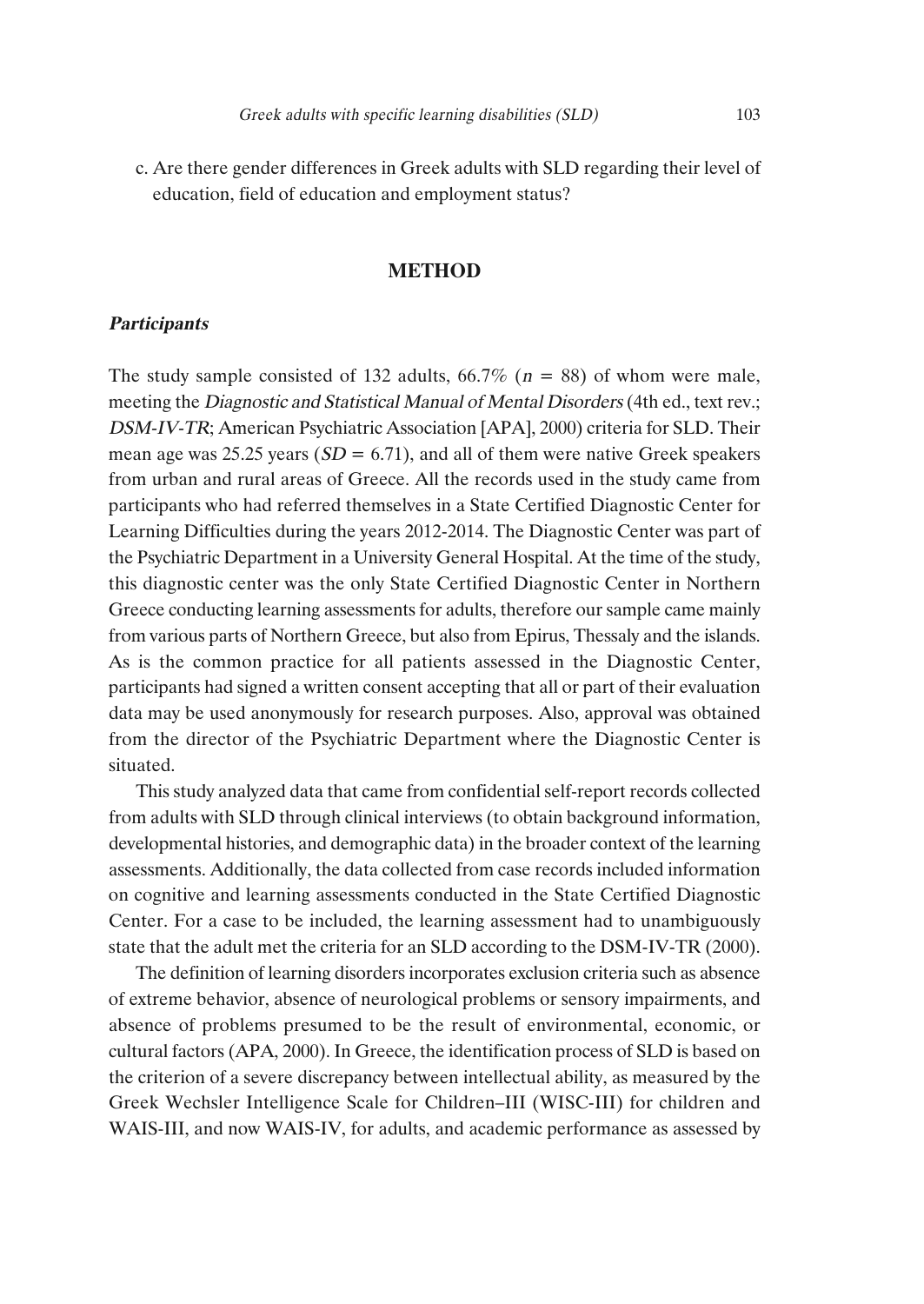non-standardized tools (Agaliotis, 2016; Anastasiou & Polychronopoulou, 2009). The SLD diagnosis of the collected case records in our study was given after completion of the diagnostic procedure which had been conducted in the daily routine of the Diagnostic Center by a psychologist, an educational specialist, and a psychiatrist, according to the DSM-IV-TR diagnostic criteria. DSM-IV-TR was used because during the period 2012-2014 the Greek version of DSM-V had not been released. Moreover, the software used in the Diagnostic Center for managing medical records - the SAP ERP (Enterprise Resource Planning) - required the registration of diagnoses to be based only on DSM-IV-TR.

The diagnostic assessment included the following:

1. The Wechsler Adult Intelligence Scale–III (WAIS-III) (Κοκκέβη, Ρεπάπη, Αδάµου, & Στεφανής, 1979; Wechsler, 1997). To meet accepted diagnostic criteria and to exclude individuals of mental retardation, all participants had Verbal, Performance, and Full-Scale WAIS-III IQ scores of 70 or above.

2. Appropriate clinical and psychometric assessments documenting a history of academic difficulties: This established the presence of the DSM-IV-TR criteria that requires marked impairment of academic skills.

3. Achievement tests regarding learning processes mainly in reading, writing, mathematical calculation, and mathematical reasoning. In Greece, there are several standardized ability/skills or achievement tests for children and adolescents each of them assessing a particular cognitive or academic area (e.g., language, phonological skills, arithmetic). However, they are not widely accepted and consistently used by all Diagnostic Centers (Agaliotis, 2016; Al-Yagon et al., 2013; Anastasiou & Polychronopoulou, 2009). For the adult population, it is worth noting that a significant barrier to the assessment of learning disabilities internationally is the scarcity of standardized, normed-referenced tests that demonstrate adequate reliability and validity (Gregg, Coleman, Davis, Lindstrom, & Hartwig, 2006; Gregg et al., 2008; Harrison et al., 2008; Schelke et al., 2017). In fact, research has questioned the reliability, validity and normative data of most of the psychoeducational assessments (Harrison et al., 2008; Hughes & Smith, 1990). It has been suggested that informal types of assessment (e.g., curriculum-based assessment) might be more productive in the case of adults, given the above mentioned particular developmental picture of learning difficulties in adulthood and the fact that the existing tests are inadequate for assessing higher-order skills of reading, math, writing in college students (Hughes & Smith, 1990). This suggestion agrees in part with the recommendations of DSM-V, which highlight the fact that diagnosis in adults with SLD should include a comprehensive assessment based on a synthesis of the individual's medical, developmental, educational and family history, previous school reports, portfolios of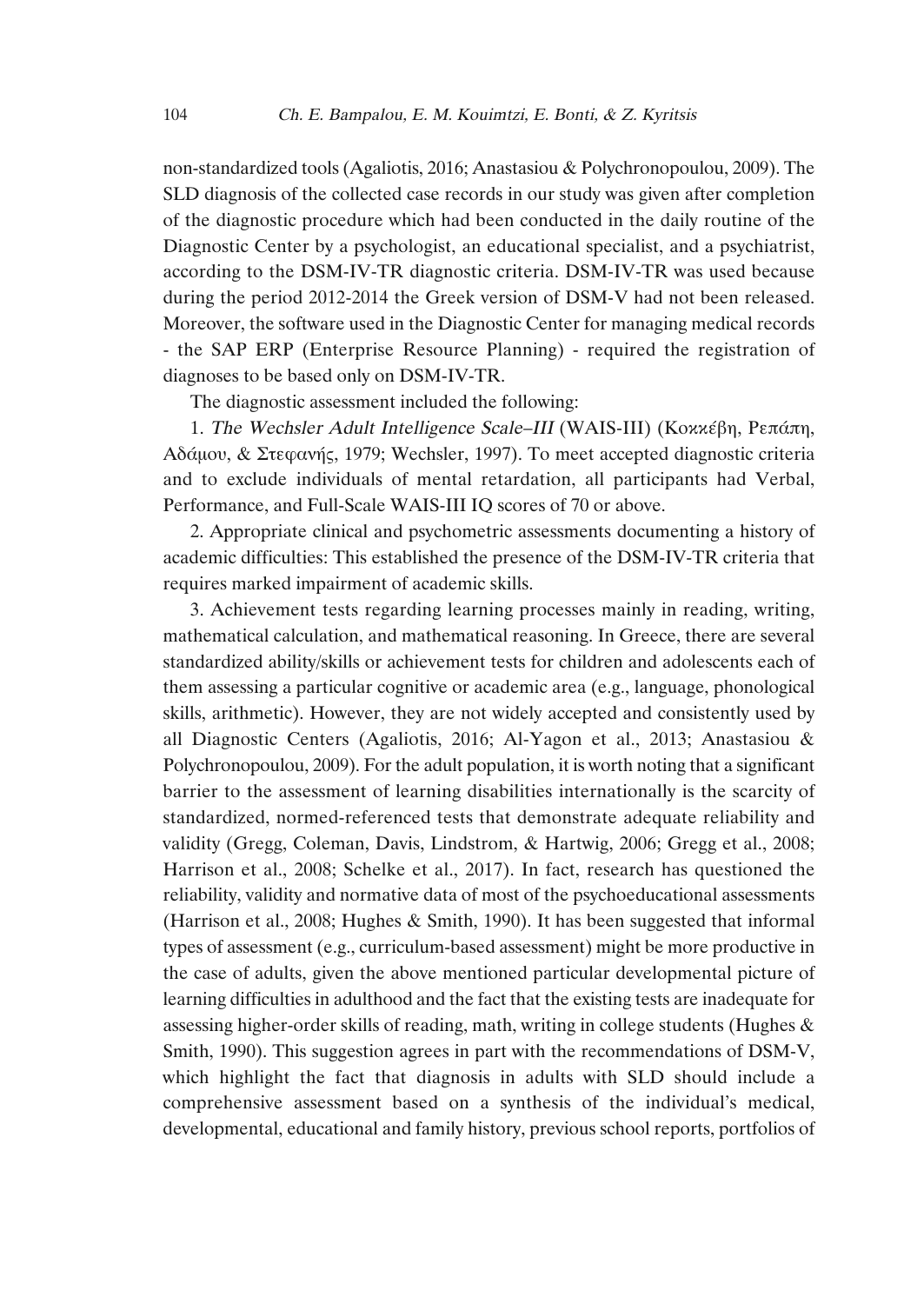work requiring academic skills, curriculum-based assessments. (American Psychiatric Association, 2013).

For the present study, the SLD diagnosis of the collected case records was based upon assessment tools that have been constructed for the assessment of adults referred for educational and learning problems (Μπόντη, 2013) and are used in daily practice by the clinicians in the State Certified Diagnostic Center for Learning Difficulties of the Psychiatric Department in the University General Hospital. This assessment battery consists of tasks evaluating academic skills in the areas of literacy, language, and mathematics, which provides a full and clear picture of the different academic skills of the adults being evaluated.

#### **Materials and Procedure**

#### Confidential self-report record

The self-report records used in this study included background information, developmental history, and demographic data of adults with SLD collected through clinical interviews. Interviews were conducted prior to the present study by the clinicians in their daily practice of the learning assessments in the State Certified Diagnostic Center for Learning Difficulties of the Psychiatric Department in the University General Hospital.

#### Case records

Case records included information on cognitive and learning assessments. The records were completed by the clinicians of the Diagnostic Center prior to the study following the above-mentioned diagnostic procedure which is the usual for the Greek context.

The demographic data were coded focusing on three types of information:

Level of education: To categorize the level of education an adult was attending or had completed, at the time of the assessment, we used the International Standard Classification of Education 2011 (OECD, European Union, UNESCO Institute for Statistics, 2015). Level of education was defined as: 'Upper secondary education-Vocational School' (ISCED level 3), 'Post-secondary non-tertiary education – 2-year Vocational Training Institute' (ISCED level 4), Tertiary Education: Technological Higher Education and University, Master's/Doctoral level (level 6, 7 and 8).

Field of education. To categorize the educational background of the participants into different disciplines, we used the International Standard Classification of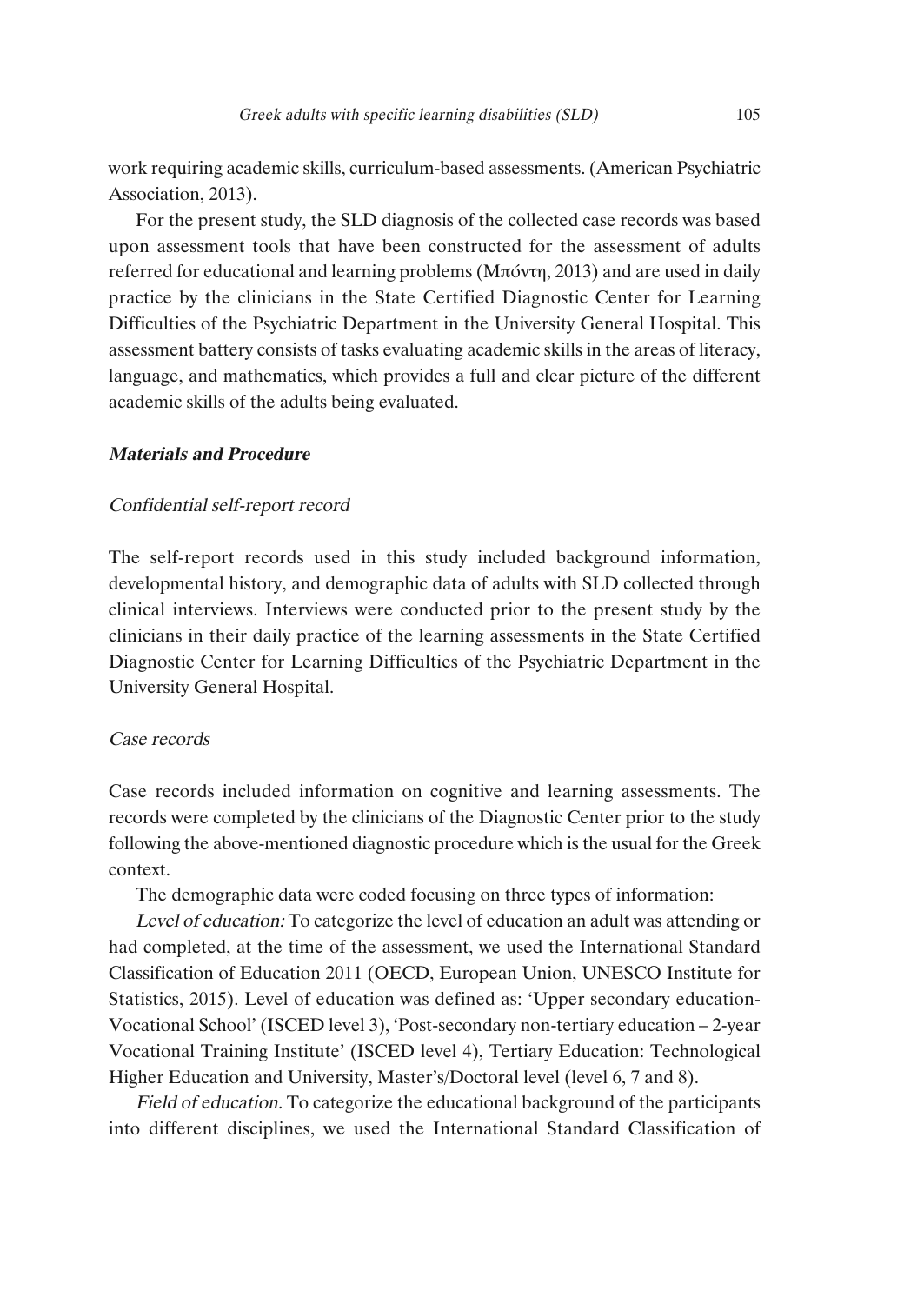Education – ISCED (UNESCO, 2014). The response categories were classified as: (a) Arts & Humanities, (b) Business Administration and Finance, (c) Natural Sciences (Physical Science, Chemistry, Mathematics), (d) Information Technology/ Engineering (e) Health and Welfare.

Employment status. Employment status was defined by determining whether the individual was employed or not or he/she was enrolled in any level of education. The response categories were classified as (a) current student in Level 3, 4, 6 and above, (b) employed, and (c) unemployed.

#### **RESULTS**

#### **Type of SLD**

Concerning the type of SLD, findings are presented in Table 1, where the arithmetic data of "Yes" indicate the case records that unambiguously stated that an adult met the criteria for an SLD or for mixed SLD or stated that a prior diagnosis of an SLD was supported by the assessment results. The "No" indicates the case records that did not state the corresponding SLD diagnosis. Therefore the "Yes" and "No" refer, respectively, to the adults of the sample that did and did not meet the criteria for the each mentioned SLD diagnosis as this data were derived from the relevant case records of cognitive and learning assessments conducted prior to the present study according to the diagnostic procedure mentioned above in the Method. According to the findings 81.8% ( $n = 132$ ) of the participants had reading difficulties, 87.9% ( $n =$ 116) had writing difficulties and only 33.3% ( $n = 44$ ) had arithmetic difficulties. Moreover, a significant percentage of them  $(n = 96, 72.7%)$  had reading and writing difficulties but only 30.3% ( $n = 50$ ) had reading and arithmetic difficulties or writing and arithmetic difficulties or reading, writing and arithmetic difficulties.

|                                              | N <sub>0</sub>   |      | Yes              |      |  |
|----------------------------------------------|------------------|------|------------------|------|--|
|                                              | $\boldsymbol{n}$ | %    | $\boldsymbol{n}$ | %    |  |
| Reading difficulties                         | 24               | 18.2 | 108              | 81.8 |  |
| Writing difficulties                         | 16               | 12.1 | 116              | 87.9 |  |
| Arithmetic difficulties                      | 88               | 66.7 | 44               | 33.3 |  |
| Reading and writing difficulties             | 36               | 27.3 | 96               | 72.7 |  |
| Reading and arithmetic difficulties          | 92               | 69.7 | 40               | 30.3 |  |
| Writing and arithmetic difficulties          | 92               | 69.7 | 40               | 30.3 |  |
| Reading, writing and arithmetic difficulties | 92               | 69.7 | 40               | 30.3 |  |

#### **Table 1. Prevalence of SLD types and comorbidity in the clinical sample of the study**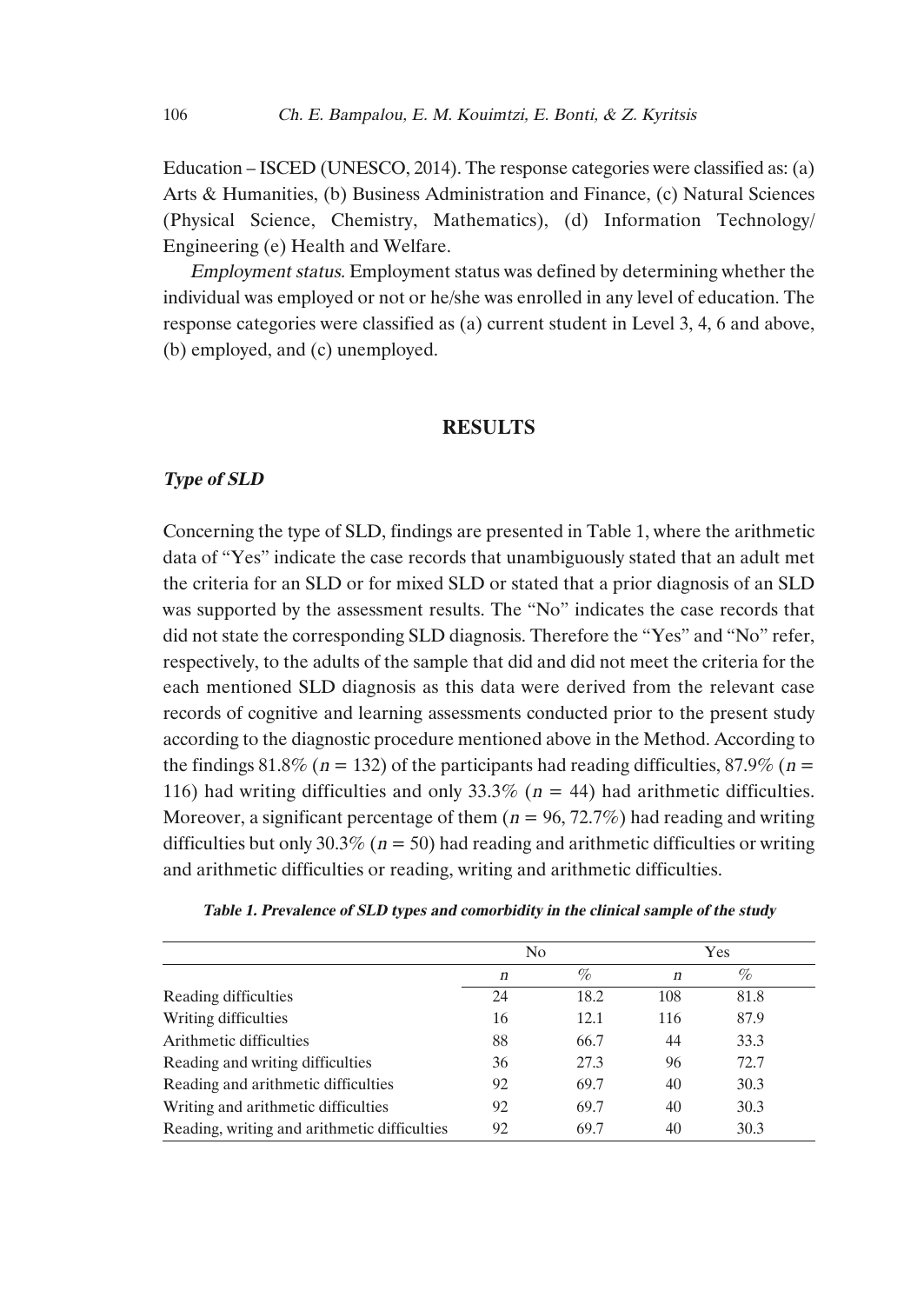#### **Gender differences**

|                                           | Male<br>$(n = 88)$ |      | Female<br>$(n = 44)$ |      | Total            |      |               |                  |
|-------------------------------------------|--------------------|------|----------------------|------|------------------|------|---------------|------------------|
|                                           |                    |      |                      |      |                  |      |               |                  |
|                                           | $\boldsymbol{n}$   | %    | $\boldsymbol{n}$     | %    | $\boldsymbol{n}$ | %    | $\chi^2$      | $\boldsymbol{p}$ |
| Geographical area                         |                    |      |                      |      |                  |      | 1.030         | .310             |
| Urban                                     | 52                 | 59.1 | 30                   | 68.2 | 52               | 59.1 |               |                  |
| Rural                                     | 36                 | 40.9 | 14                   | 31.8 | 36               | 40.9 |               |                  |
| <b>Level of Education</b>                 |                    |      |                      |      |                  |      | 2.869         | .238             |
| Level 3: Upper Secondary                  | 42                 | 47.7 | 15                   | 34.1 | 57               | 43.2 |               |                  |
| <b>Vocational School</b>                  |                    |      |                      |      |                  |      |               |                  |
| Level 4: Vocational Training              | 12                 | 13.6 | 10                   | 22.7 | 22               | 16.7 |               |                  |
| Institute                                 |                    |      |                      |      |                  |      |               |                  |
| Level 6: Technological Higher             | 34                 | 38.6 | 19                   | 43.2 | 53               | 40.2 |               |                  |
| Education/ University/ Master's           |                    |      |                      |      |                  |      |               |                  |
| & Doctoral Level                          |                    |      |                      |      |                  |      |               |                  |
| <b>Field of Education</b>                 |                    |      |                      |      |                  |      | 40.457 < .001 |                  |
| Arts & Humanities                         | $\Omega$           | 0.0  | 12                   | 27.3 | 12               | 9.1  |               |                  |
| Business Administration & Finance         | $\overline{4}$     | 4.5  | 8                    | 18.2 | 12               | 9.1  |               |                  |
| <b>Physical Sciences</b>                  | 14                 | 15.9 | $\overline{0}$       | 0.0  | 14               | 10.6 |               |                  |
| <b>Information Technology/Engineering</b> | 54                 | 61.4 | 16                   | 36.4 | 70               | 53.0 |               |                  |

#### **Table 2. Demographic characteristics by gender χ<sup>2</sup> analysis**

Table 2 presents the demographic characteristics of our sample. Concerning their employment status, at the time of their referral and learning assessment most of the participants (75%) were students enrolled in education, attending secondary, upper secondary or tertiary education. Only 20.5% of the participants were employed while a small percentage (4.5%) was unemployed. As regards their level of education, all participants were attending or had completed secondary education. Half of the participants had attended or were currently attending upper secondary vocational school and 16.7% had attended or were attending 2-year Vocational Training Institutes at post-secondary level. A large percentage of them, 4 out of 10, were currently attending or had attended Higher Education (40.2%), that is, either Technological Higher Education or universities. The field of education they had chosen varied. Most of the participants  $(53%)$  had chosen to study Information Technology or Engineering. Other choicesincluded Health and Welfare (18.2%), Natural Sciences(10.8%), Arts and Humanities (9.1%) and Business and Administration (9.1%).

To answer the third research question, that is, whether there are gender differences in Greek adults with SLD regarding their level of education, field of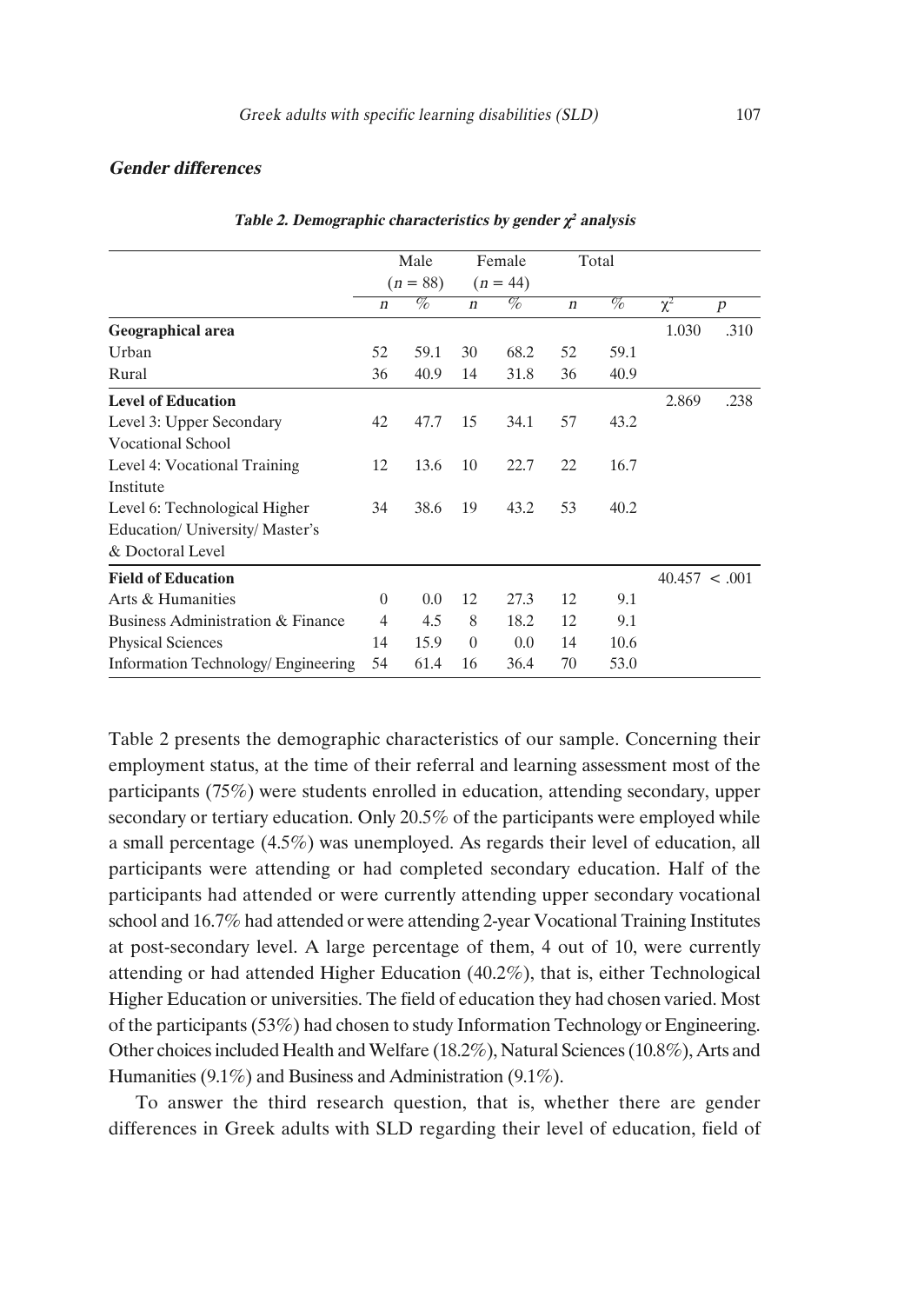education and employment status, chi square analysis was used. The results indicated that there was no statistically significant association between gender and level of education of Greek SLD adults,  $\chi^2$  (6) = 8.790, p = .186, and between gender and employment type,  $\chi^2(2) = 1.770$ ,  $p = .413$ . However, there was a statistically significant association between gender and field of education,  $\chi^2(6) = 45.362$ ,  $p <$ .001. More men than women chose Information Technology and Engineering and Natural Sciences while more women chose Arts and Humanities.

#### **DISCUSSION**

The present study investigated the demographic characteristics of a clinical sample of Greek adults with SLD, attempting to enrich the limited research on this area. The results partly agree with international findings regarding the epidemiology, comorbidity, and demographic characteristics of adults with SLD. The fact that the data come from a clinical sample of adults who have referred themselves for learning assessment, present a challenge when explaining our findings and comparing them to findings coming from census data or epidemiological studies.

Concerning the prevalence of the main types of SLDs, it seems that among Greek adults the most common SLD is reading difficulties, followed by writing difficulties and arithmetic difficulties. Regarding comorbidity, the most frequently occurring form is reading and writing difficulties, as also indicated by the existing literature on children (Hall, 2008; Kaufman & von Aster, 2012; Moll et al., 2014; Oga & Haron, 2012; Snowling, 2005) and adults (Wilson et al., 2015). Findings confirm that adults experiencing a deficit in one learning domain frequently show deficits in other domains as well (Scanlon, 2013; Wilson et al., 2015) and make evident the complexity and the diffuse nature of the underlying cognitive mechanisms and brain processing areas which subserve reading, writing and mathematical skills (Molfese et al., 2006).

Concerning the level and field of education of Greek SLD adults, it was observed that all participants currently attended or had completed some type of secondary education. This finding agrees with epidemiological studies showing that three out of four SLD adults have completed high school (Ferrari, 2009; Horrowitz et al., 2017). Participation in special education support programs in childhood and the provision of appropriate test accommodations for the high school exit exams (Anastasiou  $\&$ Polychronopoulou, 2009; Τζουριάδου, 2011) may explain the high rate of Greek SLD adults that have completed secondary education. Research findings agree that legislative and educational changes for primary and secondary education students with SLD (Harrison et al., 2008; Horrowitz et al., 2017; Levine & Nourse, 1998; Luftig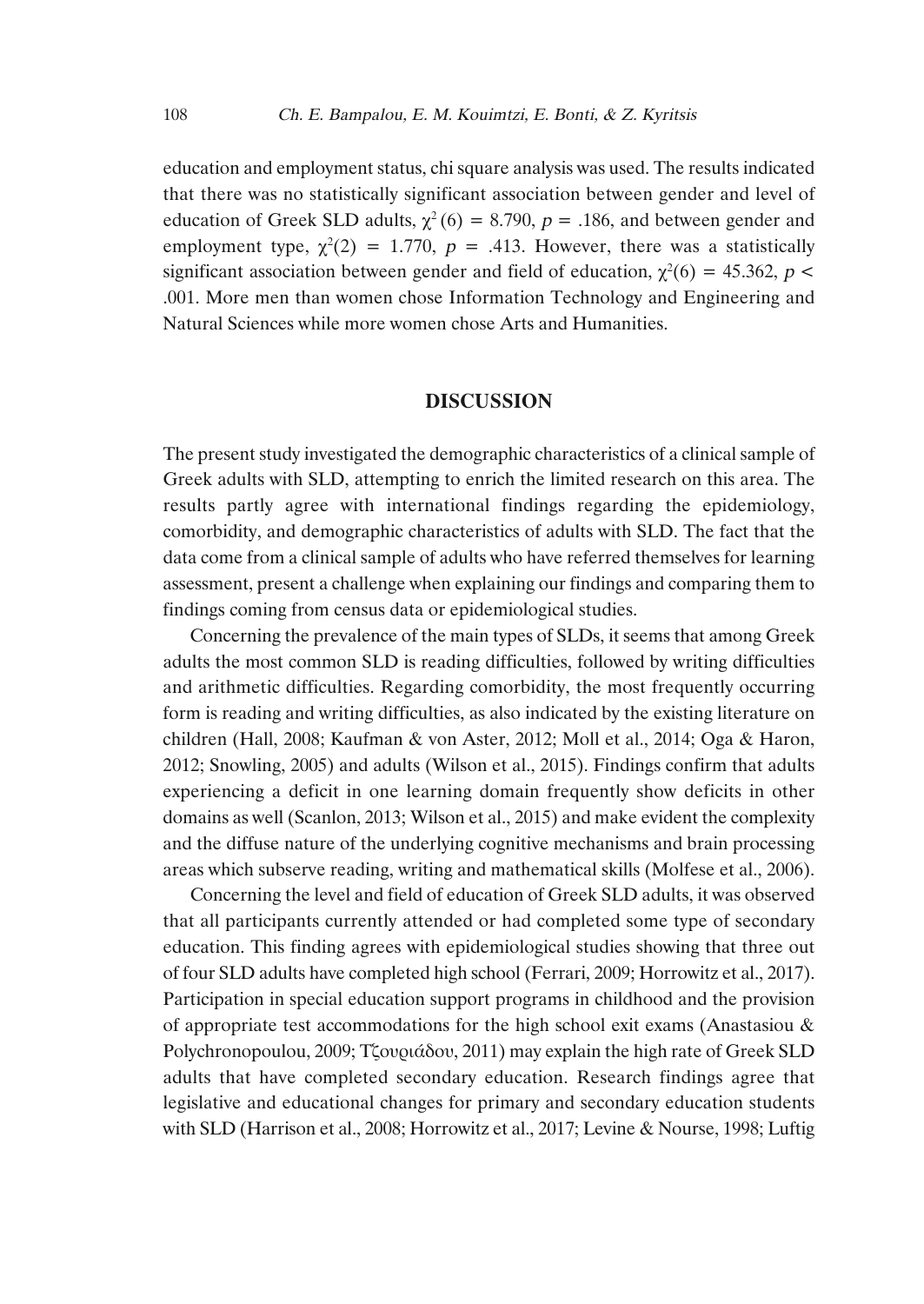& Muthert, 2005; Mellard & Patterson, 2008; Trainin & Swanson, 2005) or the use of compensatory mechanisms such as cognitive, metacognitive learning strategies and help-seeking behaviors (Law et al., 2015; Ruban et al., 2003; Seo et al., 2008; Trainin & Swanson, 2005) have increased the number of adult learners who are eligible for postsecondary education.

In contrast to existing findings showing that SLD students do not prefer higher education institutes (Hakkarainen et al., 2015; Horrowitz et al., 2017; Seo et al., 2008) and previous Greek studies agreeing that SLD students are under-represented in higher education (Ρότσικα et al., 2007; Stampoltzis & Polychronopoulou, 2008), 4 out of 10 adults in our SLD adult sample (40.2%) was enrolled or had completed higher education studies. This finding can be understood in view of the value placed by Greek society in Higher Education, where a University degree is considered to provide more job opportunities and a better income (Kyriazis & Asderaki, 2008; Marginson, 2016; Papadimitriou, 2015; Psacharopoulos, 2003; Psacharopoulos & Papakonstantinou, 2007). Moreover, the participants in our study were adults who were interested in academic achievement as they had referred themselves for learning assessment, mainly for educational purposes (Bonti et al., 2018). As academic demands increase in young adulthood (university entrance exams, university term exams, or other types of exams), SLD young adults seek a diagnosis for their learning deficits in order to receive accommodations.

Concerning the field of education, Greek SLD adults choose, information technology and engineering were most frequently reported. Our findings suggest that regardless of level of education, most of the SLD adults in our sample had chosen technical studies. Although the sample in our study was small, this finding is in agreement with data from other countries (Madaus et al., 2002; Newman et al., 2011; Richardson & Wydell, 2003). Literature indicates that SLD adults prefer studies of manual, technical and vocational orientation in secondary or postsecondary nontertiary education. (Horrowitz et al., 2017; Seo et al., 2008). Academic programs that emphasize reading, writing or mathematical skills, may not be attractive for students with SLD (Fuller et al., 2004; Mellard & Patterson, 2008; Patel et al., 2010). Students with SLD are at distinct disadvantage as their lack of necessary skills may impede learning. Such are, cognitive deficits (Mortimore & Crozier, 2006; Olofsson et al., 2012; Olofsson et al., 2015) lack of study skills, inability to deal with demanding textbooks, limited foreign language skills etc. (MacCullagh et al., 2017; Olofsson et al., 2015; Simmons & Singleton, 2000).

Regarding the employment status of Greek SLD adults, in contrast to previous research findings that many young adults with SLD are unemployed (Corley & Taymans, 2002; Cortiella & Horowitz, 2014; Gerber, 2012; Horowitz et al., 2017;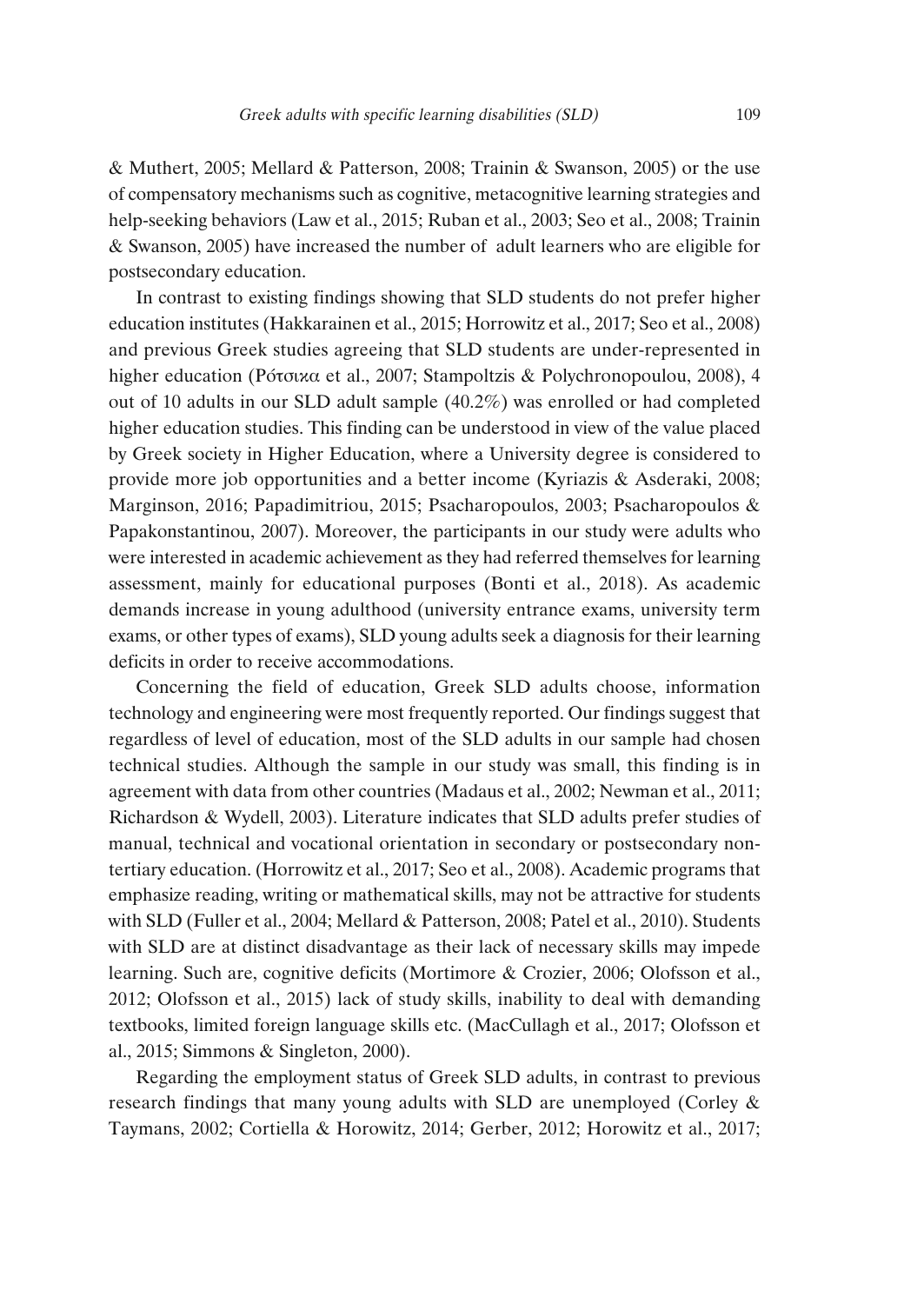Janus, 2009; Madaus et al., 2002; Vogel & Holt, 2003), only a very small percentage in this study reported being unemployed, as most of them were currently attending secondary, post-secondary or Higher Education. However, the small clinical sample of our study is difficult to compare with samples from national and census data.

With regards to gender differences, our findings confirmed that more men than women choose technological studies and natural sciences while more women than men tend to choose arts and humanities. No other gender differences were found concerning the level of education and the employment status in contrast to research showing that women are less often employed than men (Corley & Taymans, 2002; Levine & Nourse, 1998; Madaus, 2006; Seo et al., 2008). In respect to gender it is also worth noting that our sample consisted of twice more men than women, a difference which seems to be very common in clinical samples (Berninger et al., 2008a; Wadsworth et al., 1992; Willcut & Pennington, 2000). Recent findings (Cortiella & Horowitz, 2014; Horowitz et al., 2017; Liederman et al., 2005; Newman & Madaus, 2015; Seo et al., 2008; Patel et al., 2010; Vlachos et al., 2013; Vogel & Holt, 2003) agree that more males are referred and diagnosed as having SLD than females.

In summary, our findings are in line with other studies regarding the prevalence of the main types of SLD and their comorbidity. The higher rates of adults in our study who attended Higher Education along with other characteristics of our sample, such as urban origin and student status, can be attributed to the value the Greek society attributes to education as a means to enhance social status. Thus, young adults with SLD continue to pursue higher educational goals following the Greek cultural norms. This leads them to seeking help for their learning deficits even at an older age in order to facilitate their academic life.

#### **Limitations**

This research is subject to several limitations. The diagnostic procedure was based on non-standardized assessment which should make us cautious when interpreting the results. Moreover, this study lacks equivalent comparison groups which could help determine if the adults with SLD differed from comparative adults of the general population. It should also be noted that the present study did not address other important factors which have persistently been found to account for the individuals' educational and professional choices such as family socio-economic status and parental education, as this kind information was missing from the case records.

Although the study has limitations, it also has significant strengths. The sample represented many geographical areas of Greece and different levels of education and the findings give useful quantifiable information describing the picture of post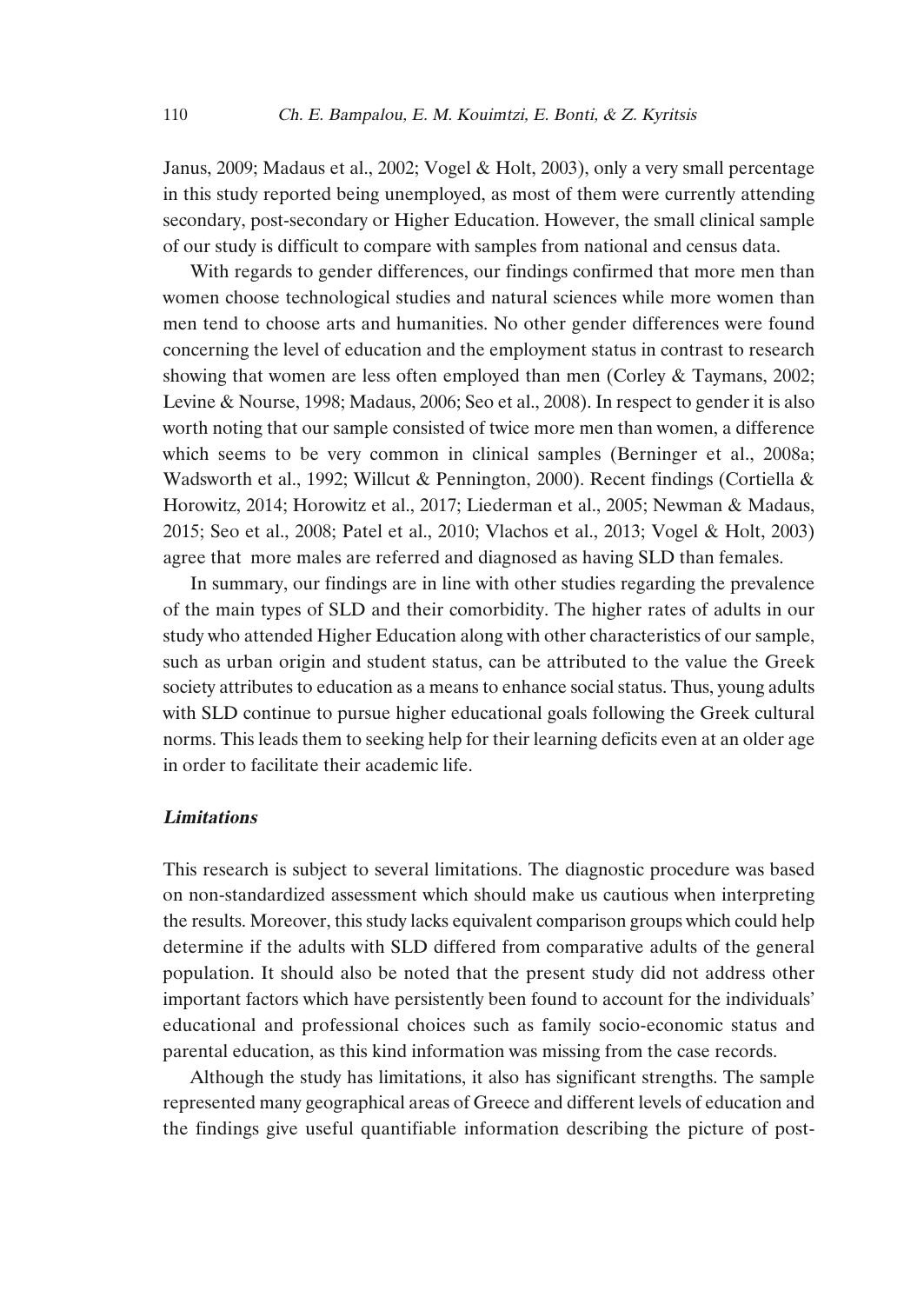secondary education life of Greek adults with SLD. Even without making cause-andeffect statements, the data of this research provide the necessary information to improve the established policy and practice of service delivery and the quality of life for Greek adults with SLD.

#### **Implications for practice**

The results of the current study have important implications for clinical and educational practice. The significant delay among a significant proportion of the Greek SLD population in seeking learning assessment and diagnosis from a Certified Diagnostic Center at a later stage of their life should raise concerns. More systematic and effective screening procedures during childhood and adolescence for all students and appropriate intervention programs may enable students with SLD to manage successfully their academic and employment opportunities. Moreover, SLD adults should be facilitated to develop an understanding of the nature of SLD in adulthood in order to be able to have a realistic appraisal of successful personal adjustment. Postsecondary and higher education institutes should be ready to cover the individual needs of SLD students and provide support.

In addition, this study showed that SLD adults tend to prefer technical oriented fields of study than academically oriented ones. Given the above fact, employment and education services should work together to check with SLD adults whether unrealistic perceptions of skill limitations in reading and writing might prevent them from pursuing employment opportunities that are truly within their reach. An early screening for the identification of children who are especially at risk for writing and reading problems during the school years and relevant early intervention programs will again prove useful for their academic and employment future prospects.

#### **Future research**

Our findings indicate the need for more research in adult population with SLD. Census data, epidemiological studies, small scale qualitative studies will help us gather information for the under-researched population of adults with SLD, such as demographic characteristics, socioeconomic status, employment, educational attainment, personal life, emotional and social needs. Additional data would be necessary to investigate which factors, such as IQ scores, gender, type of SLD, family socioeconomic status, have the greatest impact on adults' with SLD educational and career choices. Further investigation could also consider the effect of different types of SLD in educational and career choices. Do different types of SLD affect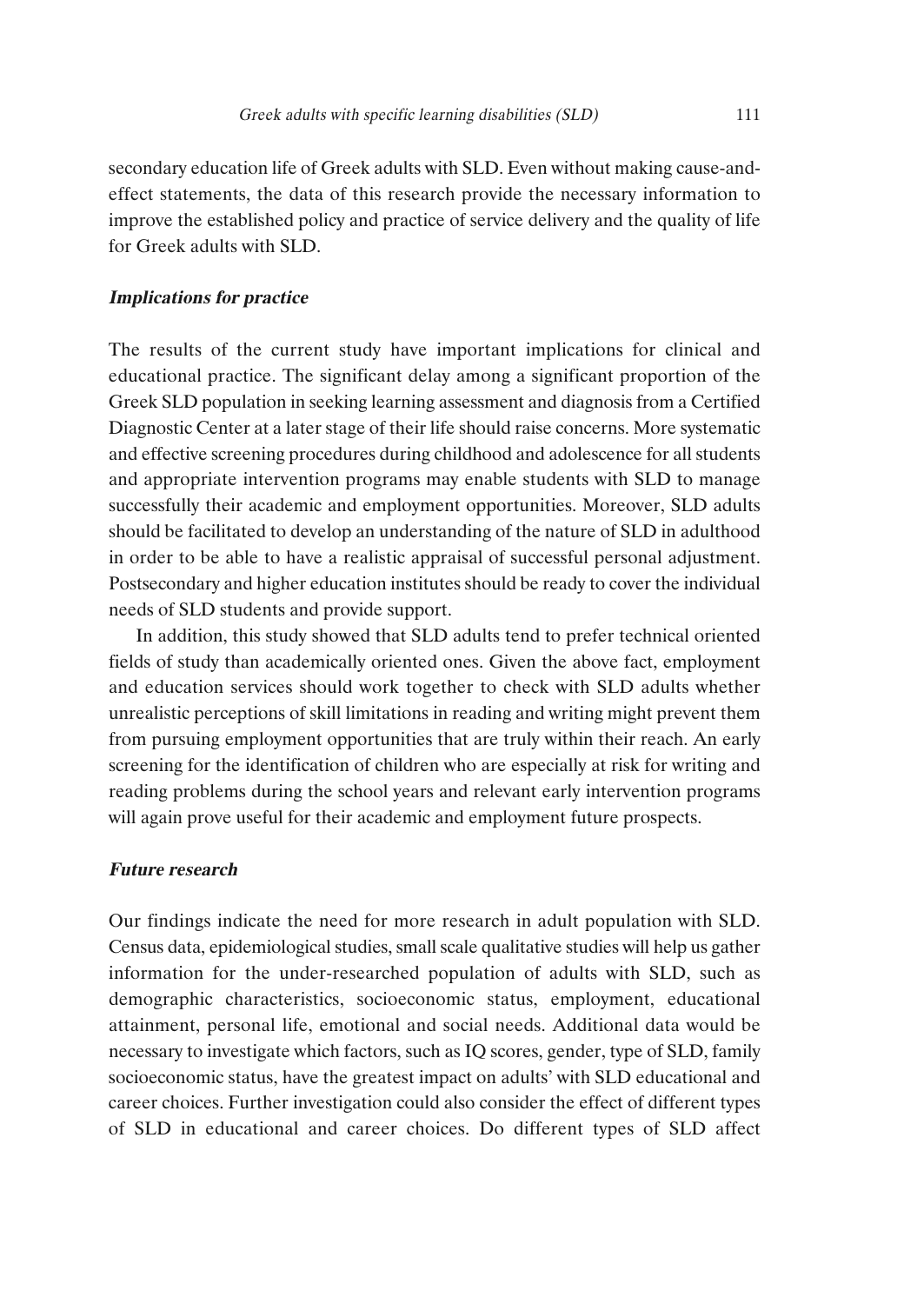adolescents and young adults in choosing a field of education or their future job? Comparative studies exploring the differences in adult populations with and without SLD could clarify whether having a learning disability determines educational and career choices.

Other than the criteria of DSM, there is little direction concerning the diagnosis of adults with SLD. Future research needs to be directed towards the development of a comprehensive but useful diagnostic system with instructional validity for SLD in adulthood. The lack of standardized assessment presents many risks in the field of research and intervention.

#### **REFERENCES**

- Agaliotis, I. (2016). Historical and contemporary perspectives of learning disabilities in Greece. Learning Disabilities:A Contemporary Journal, <sup>14</sup>(1), 63-70.
- Al Yagon, M., Cavendish, W., Cornoldi, C., Fawcett, A. J., Grünke, M., … Margalit, M. (2013). The proposed changes for DSM-5 for SLD and ADHD: International perspectives – Australia, Germany, Greece, India, Israel, Italy, Spain, Taiwan, United Kingdom, and United States. Journal of Learning Disabilities, <sup>46</sup>, 58-72. https://doi.org/10.1177/0022219412464353
- American Psychiatric Association. (2000). Diagnostic and statistical manual of mental disorders (4th ed.). Washington, DC: Author.
- American Psychiatric Association. (2013). Diagnostic and statistical manual of mental disorders (5th ed.). Washington, DC: Author.
- Anastasiou, D., & Polychronopoulou, S. (2009). Identification and overidentification of specific learning disabilities (Dyslexia) in Greece. Learning Disability Quarterly, 32, 55-69. https://doi.org/10.2307/27740357
- Anderson, K. G.(1997). Gender bias and special education referrals. Annals of Dyslexia, 47, 151- 162. https://doi.org/10.1007/s11881-997-0024-8
- Αργυροπούλου, K.(2001). Παράγοντες που διαµορφώνουν τις επαγγελµατικές προτιµήσεις των δυσλεξικών µαθητών: Τρόποι παρέµβασης στη διαδικασία του επαγγελµατικού προσανατολισµού [Factors forming the career choices of dyslexic students: Ιnterventions in career guidance]. Νέα Παιδεία, <sup>100</sup>, 145-161.
- Berninger, V. W., Nielsen, K. H., Abbott, R. D., Wijsman, E., & Raskind, W. (2008a). Gender differences in severity of writing and reading disabilities. Journal of School Psychology, <sup>46</sup>, 151-172. https://doi.org/10.1016/j.jsp.2006.11.008
- Berninger, V. W., Nielsen, K. H., Abbott, R. D., Wijsman, E., & Raskind, W. (2008b). Writing problemsin developmental dyslexia: Under-recognized and under-treated. Journal of School Psychology, <sup>46</sup>, 1-21. https://doi.org/10.1016/j.jsp.2006.11.008
- Bonti, E., Bampalou, C. E., Kouimtzi, E. M., & Kyritsis, Z. (2018). Greek young adults with specific learning disabilities seeking learning assessments. Learning Disability Quarterly, 41,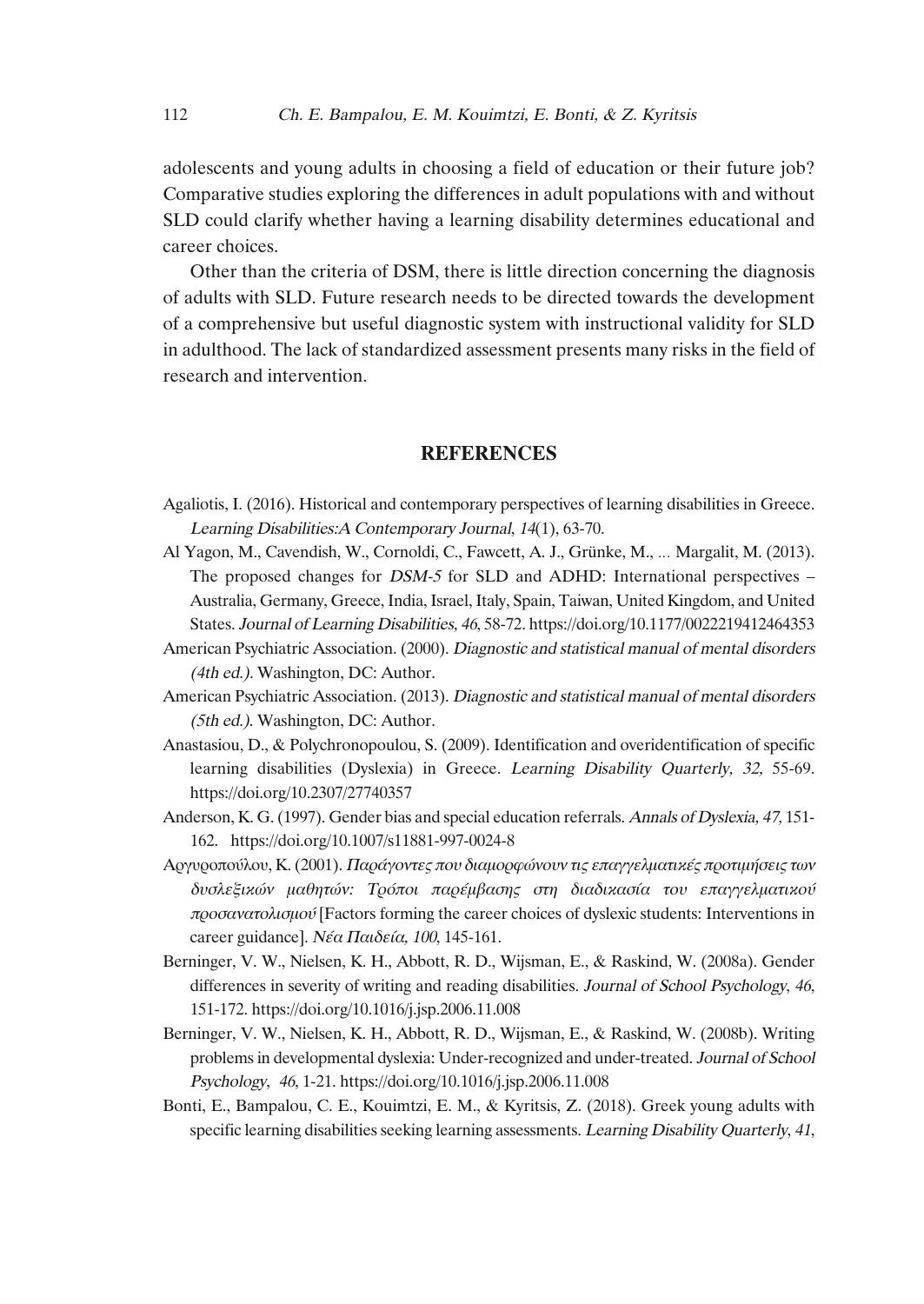119-126. https://doi.org/10.1177/0731948717727439

- Cavalli, E., Colé, P., Leloup, G., Poracchia-George, F., Sprenger-Charolles, L., & El Ahmadi, A. (2018). Screening for dyslexia in French-speaking university students: An evaluation of the detection accuracy of the Alouette Test. Journal of Learning Disabilities, <sup>51</sup>, 268-282. https://doi.org/10.1177/0022219417704637
- Colombo, L., Fudio, S., & Mosna, G. (2009). Phonological and working memory mechanisms involved in written spelling. European Journal of Cognitive Psychology, <sup>21</sup>, 837-861. https://doi.org/10.1080/09541440802247390
- Corley, M. A., & Taymans, J. M. (2002). Adults with learning disabilities: <sup>A</sup> review of the literature. Office of Educational Research and Improvement. https://files.eric.ed.gov/ fulltext/ED508721.pdf
- Cortiella, C., & Horowitz, S. H. (2014). The state of learning disabilities: Facts, trends and emerging issues. New York, NY: National Center for Learning Disabilities. https://www.ncld.org /wp-content/uploads/2014/11/2014-State-of-LD.pdf
- Diakogiorgi, K., & Tsiligirian, E. (2016). Parents' and school career counsellors' evaluations of the occupational competence of children with dyslexia. The European Journal of Counselling Psychology, <sup>4</sup>, 32-61. https://doi.org/10.5964/ejcop.v4i1.97
- Ferrari, M. (2009). A comparative assessment of the cognitive functioning of adults with childhood histories of learning disability and adults with noncognitive disorders. Journal of Developmental and Physical Disabilities, <sup>21</sup>, 355-368. https://doi.org/10.1007/s10882-009- 9148-6
- Fuller, M., Healey, M., Bradley, A., & Hall, T. (2004). Barriers to learning: A systematic study of the experience of disabled students in one university. Studies in Higher Education, <sup>29</sup>, 303- 318. https://doi.org/10.1080/03075070410001682592
- Gerber, P. J.(2012). The impact of learning disabilities on adulthood: A review of the evidencedbased literature for research and practice in adult education. Journal of Learning Disabilities, <sup>45</sup>, 31-46. https://doi.org/10.1177/0022219411426858
- Gregg, N., Bandalos, D. L., Coleman, C., Davis, J. M., Robinson, K., & Blake, J. (2008). The validity of a battery of phonemic and orthographic awarenesstasksfor adults with and without dyslexia and attention deficit/hyperactivity disorder. Remedial and Special Education, <sup>29</sup>, 175-190. https://doi.org/10.1177/0741932508315951
- Gregg, N., Coleman, C., Davis, M., Lindstrom, W., & Hartwig, J. (2006). Critical issues for the diagnosis of learning disabilities in the adult population. Psychology in the Schools, <sup>43</sup>, 889- 899. https://doi.org/10.1002/pits.20196
- Hakkarainen, A. M., Holopainen, L. K., & Savolainen, H. K. (2015). A five-year follow-up on the role of educationalsupport in preventing dropout from uppersecondary education in Finland. Journal of Learning Disabilities, <sup>48</sup>, 408-421. https://doi.org/10.1177/0022219413507603
- Hall, A. (2008). Normal and abnormal development: Specific learning difficulties. Psychiatry, <sup>7</sup>, 260-265. https://doi.org/10.1016/j.mppsy.2008.04.009
- Harrison, A. G., Nichols, E., & Larochette, A. C. (2008). Investigating the quality of learning disability documentation provided by students in higher education. Canadian Journal of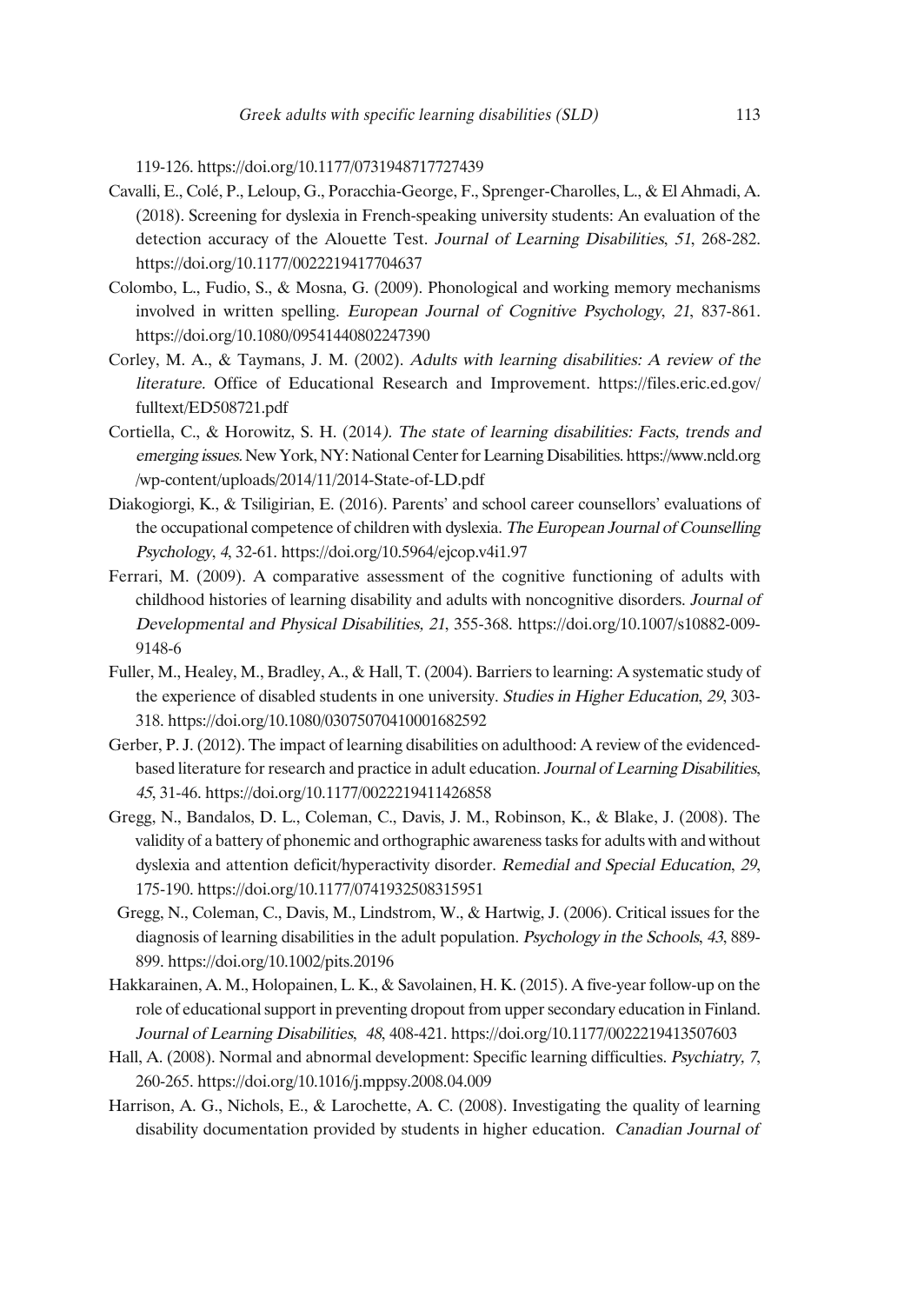School Psychology, <sup>23</sup>, 161-174. https://doi.org/10.1177/0829573507312051

- Horowitz, S. H., Rawe, J., & Whittaker, M. C. (2017). The state of learning disabilities: Understanding the 1 in 5. New York, NY: National Center for Learning Disabilities. https://www.ncld.org/the-state-of-learning-disabilities-understanding-the-1-in-5
- Hughes, C. A., & Smith, J. O. (1990). Cognitive and academic performance of college students with learning disabilities: A synthesis of the literature. Learning Disability Quarterly, 13, 66-79. https://doi.org/10.2307/1510393
- Janus, A. (2009). Disability and the transition to adulthood. Social Forces, <sup>88</sup>, 99-120. https://doi.org/10.1353/sof.0.0248
- Joshi, G. S., & Bouck, E. C. (2017). Examining postsecondary education predictors and participation for students with learning disabilities. Journal of Learning Disabilities, 50, 3-13. https://doi.org/10.1177/0022219415572894
- Kaufmann, L., & Von Aster, M.B. (2012). The diagnosis and management of dyscalculia [Diagnostik und Intervention bei Rechenstörung]. Deutsches *Ä*rzteblatt International, <sup>109</sup>(45), 767-778. https://www.aerzteblatt.de/int/archive/article?id=132190
- Κοκκέβη, A., Ρεπάπη, M., Αδάµου, N., & Στεφανής, K. (1979). Προσαρµογή και στάθµιση συντετµηµένης µορφής του τεστ WAIS σε δείγµατα Αθήνας - Επαρχίας [Adjustment and standardization of a WAIS short form in two Greek samples: Athenian and rural]. Ιατρική, <sup>35</sup>, 512-518.
- Kyriazis, A., & Asderaki, F. (2008). Monographs on higher education: Higher education in Greece. Bucharest, Romania: UNESCO-CEPES. http://unesdoc.unesco.org/ images/ 0016/001613/161356e.pdf
- Landerl, K., & Moll, K. (2010). Comorbidity of learning disorders: Prevalence and familial transmission. Journal of Child Psychology and Psychiatry, <sup>51</sup>, 287-294. https://doi.org/ 10.1111/j.1469-7610.2009.02164.x
- Law, J. M., Wouters, J., & Ghesquière, P. (2015). Morphological awareness and its role in compensation in adults with dyslexia. Dyslexia, <sup>21</sup>, 254-272. https://doi.org/10.1002/dys.1495
- Levine, P., & Nourse, S. W. (1998). What follow-up studies say about post-school life for young men and women with learning disabilities: A critical look at the literature. Journal of Learning Disabilities, <sup>31</sup>, 212-233. https://doi.org/10.1177/002221949803100302
- Liederman, J., Kantrowitz, L., & Flannery, K., (2005). Male vulnerability to reading disability is not likely to be a myth: A call for new data. Journal of Learning Disabilities, <sup>38</sup>, 109-129. https://doi.org/10.1177/00222194050380020201
- Limbrick, L., Wheldall, K., & Madelaine, A. (2011). Why do more boys than girls have a reading disability? A review of the evidence. Australasian Journal of Special Education, <sup>35</sup>, 1-24. https://doi.org/10.1375/ajse.35.1.1
- Lindgren, S. A., & Laine, M. (2007). The adaptation of an adult group screening test for dyslexia into Finland Swedish: Normative data for university students and the effects of language background on test performance. Scandinavian Journal of Psychology, <sup>48</sup>, 419-432. https://doi.org/10.1111/j.1467-9450.2007.00592.x
- Longobardi, C., Fabris, M. A., Mendola, M., & Prino, L. E. (2019). Examining the selection of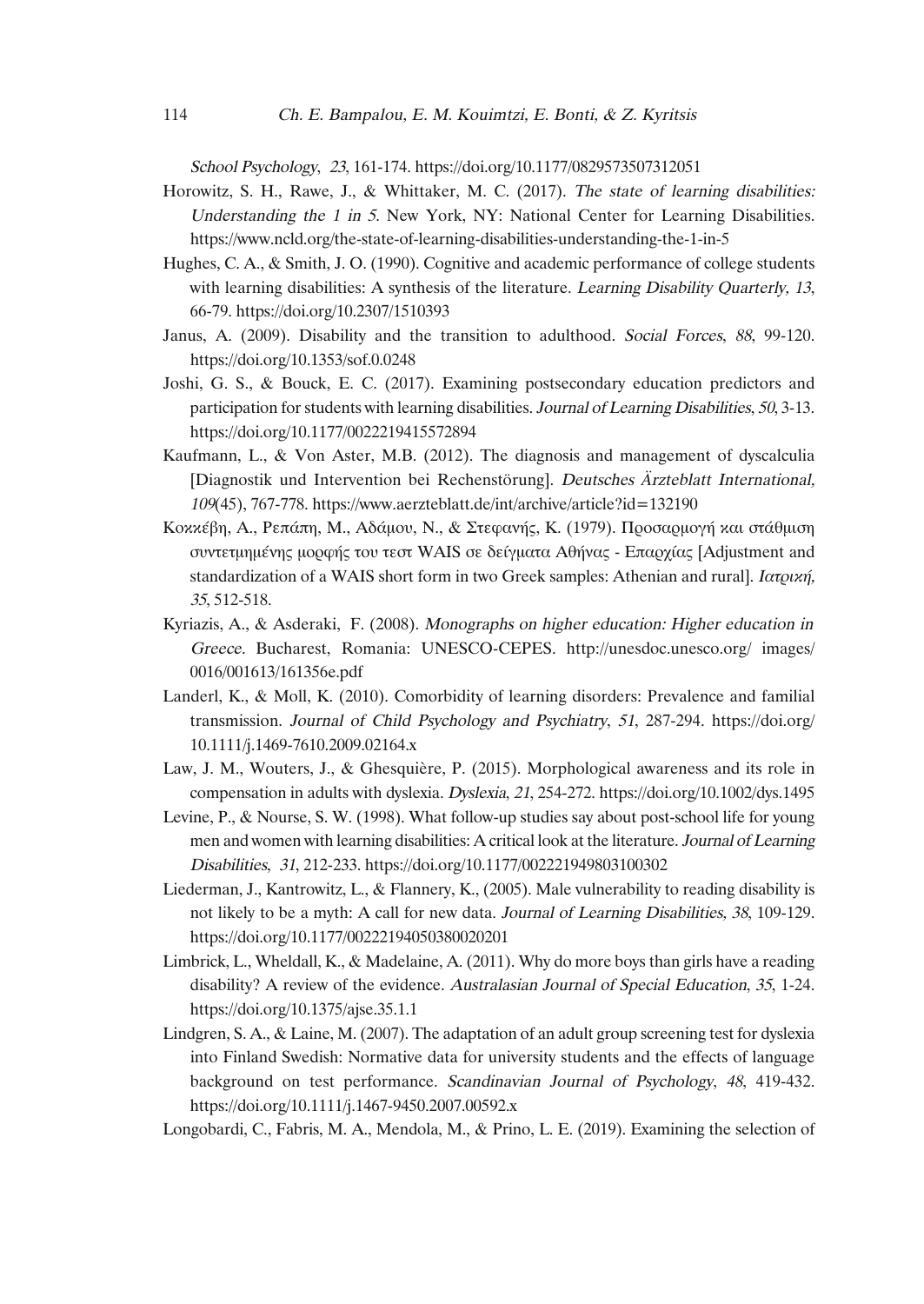university courses in young adults with learning disabilities. Dyslexia, 25, 1-6. https://doi.org/10.1002/dys.1611

- Luftig, R. L., & Muthert, D. (2005). Patterns of employment and independent living of adult graduates with learning disabilities and mental retardation of an inclusionary high school vocational program. Research in Developmental Disabilities, <sup>26</sup>, 317-325. https://doi.org/10.1016/j.ridd.2003.08.001
- MacCullagh, L., Bosanquet, A., & Badcock, N. A. (2017). University students with dyslexia: A qualitative exploratory study of learning practices, challenges and strategies. Dyslexia, <sup>23</sup>, 3- 23. https://doi.org/10.1002/dys.1544
- MacDonald, S. J., & Deacon, L. (2019). Twice upon a time: Examining the effect socio economic status has on the experience of dyslexia in the United Kingdom. Dyslexia, <sup>25</sup>, 3-19. https://doi.org/10.1002/dys.1606
- Madaus, J. W. (2006). Employment outcomes of university graduates with learning disabilities. Learning Disability Quarterly, <sup>29</sup>, 19-31. https://doi.org/10.2307/30035529
- Madaus, J. W., Foley, T. E., McGuire, J. M., & Ruban, L. M. (2002). Employment self-disclosure of postsecondary graduates with learning disabilities: Rates and rationales. Journal of Learning Disabilities, <sup>35</sup>, 364-369. https://doi.org/10.1177/00222194020350040701
- Marginson, S. (2016). The worldwide trend to high participation in higher education: Dynamics of social stratification in inclusive systems. Higher Education, <sup>72</sup>, 413-434. https://doi.org/ 10.1007/s10734-016-0016-x
- McGregor, K. K., Langenfeld, N., Van Horne, S., Oleson, J., Anson, M., & Jacobson, W. (2016). The university experiences of students with learning disabilities. Learning Disabilities Research & Practice, <sup>31</sup>, 90-102. https://doi.org/10.1111/ldrp.12102
- McLaughlin, M. J., Speirs, K. E., & Shenassa, E. D. (2014). Reading disability and adult attained education and income: Evidence from a 30-year longitudinal study of a population-based sample. Journal of Learning Disabilities, <sup>47</sup>, 374-386. https://doi.org/10.1177/0022219412458323
- Mellard, D. F., & Patterson, M. B. (2008). Contrasting adult literacy learners with and without specific learning disabilities. Remedial and Special Education, 29, 133-144. https://doi.org/ 10.1177/0741932508315053
- Molfese, V., Molfese, D., Molnar, A., & Beswick, J. (2006). Developmental dyslexia and dysgraphia.In K. Brown (Ed), Encyclopedia of language and linguistics(pp. 485-491). Boston, MA: Elsevier. https://doi.org/10.1016/B0-08-044854-2/04166-3
- Moll, K., Kunze, S., Neuhoff, N., Bruder, J., & Schulte-Körne, G. (2014). Specific learning disorder: Prevalence and gender differences. PLoS ONE, <sup>9</sup>, e103537. http://doi.org/10.1371/ journal.pone.0103537
- Mortimore, T., & Crozier, W. R. (2006). Dyslexia and difficulties with study skills in higher education. Studies in Higher Education, 31, 235-251. https://doi.org/10.1080/03075070600572173
- Μπόντη, E. (2013). Ειδικές µαθησιακές δυσκολίες: Μία εναλλακτική προσέγγιση … για όλους [Specific learning difficulties: An alternative approach ... for all]. Θεσσαλονίκη: Μέθεξις.
- Murray, C., Goldstein, D. E., Nourse, S., & Edgar, E. (2000). The postsecondary school attendance and completion rates of high school graduates with learning disabilities. Learning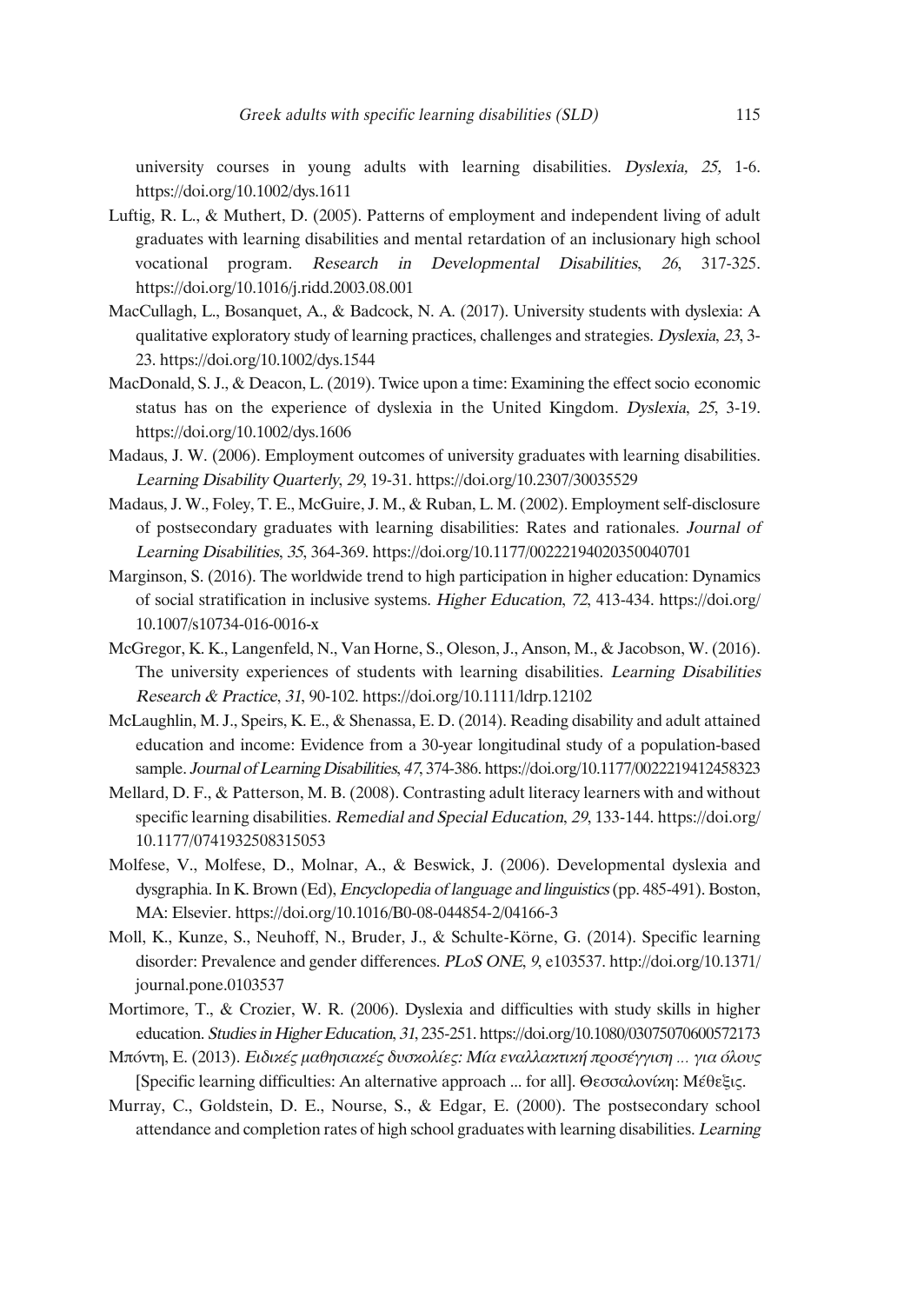Disabilities Research & Practice, 15, 119-127. http://dx.doi.org/10.1207/SLDRP1503\_1

- Newman, L. A., & Madaus, J. W. (2015). Reported accommodations and supports provided to secondary and postsecondary students with disabilities: National perspective. Career Development and Transition for Exceptional Individuals, <sup>38</sup>, 173-181. https://doi.org/ 10.1177/2165143413518235
- Newman, L., Wagner, M., Knokey, A.-M., Marder, C., Nagle, K., Shaver, D., … Schwarting, M. (2011). The post-high school outcomes of young adults with disabilities up to <sup>8</sup> years after high school. A report from the National Longitudinal Transition Study-2 (NLTS2)(NCSER 2011- 3005). Menlo Park, CA: SRI International. https://files.eric.ed.gov/fulltext/ED524044.pdf
- OECD, European Union, UNESCO Institute for Statistics (2015). ISCED <sup>2011</sup> Operational manual: Guidelines for classifying national education programmes and related qualifications. https://doi.org/10.1787/9789264228368-en.
- Oga, C., & Haron, F. (2012). Life experiences of individuals living with dyslexia in Malaysia: A phenomenological study. Procedia-Social and Behavioral Sciences, <sup>46</sup>, 1129-1133. https://doi.org/10.1016/j.sbspro.2012.05.261
- Olofsson, Å., Ahl, A., & Taube, K. (2012). Learning and study strategies in university students with dyslexia: Implications for teaching. Procedia-Social and Behavioral Sciences, 47, 1184-1193. https://doi.org/10.1016/j.sbspro.2012.06.798
- Olofsson, Å., Taube, K., & Ahl, A. (2015). Academic achievement of university students with dyslexia. Dyslexia, <sup>21</sup>, 338-349. https://doi.org/10.1002/dys.1517
- Papadimitriou, A. (2015). Laws, regulations and economics: Academic identity formation in Greek higher education. In L. Evans & J. Nixon (Eds.), Academic identities in higher education: The changing European landscape (pp. 239-256). London, UK: Bloomsbury.
- Patel, D. R., Greydanus, D. E., & Calles, J. L. (2010). Developmental disabilities across the lifespan. Disease-a-Month, <sup>56</sup>, 305-397. https://doi.org/10.1016/j.disamonth.2010.02.001
- Psacharopoulos, G. (2003). The social cost of an outdated law: Article 16 of the Greek constitution. European Journal of Law and Economics, <sup>16</sup>, 123-137. https://doi.org/10.1023/ A:1024117632649
- Psacharopoulos, G., & Papakonstantinou, G. (2005). The real university cost in a "free" higher education country. Economics of Education Review, <sup>24</sup>, 103-108. https://doi.org/10.1016/ j.econedurev.2004.01.003
- Quinn, J. M., & Wagner, R. K. (2015). Gender differences in reading impairment and in the identification of impaired readers: Results from a large-scale study of at-risk readers. Journal of Learning Disabilities, <sup>48</sup>, 433-445. https://doi.org/10.1177/0022219413508323
- Richardson, J. T., & Wydell, T. N. (2003). The representation and attainment of students with dyslexia in UK higher education. Reading and Writing, <sup>16</sup>, 475-503. https://doi.org/10.1023/ A:1024261927214
- Ρότσικα,Β.,Βλασσοπούλου, Μ., Ρογκάκου,Ε., Πολίτου, Π.,∆ρεµέτσικα, Α.,&Αναγνωστόπουλος, ∆. Κ. (2007) Οι δυνατότητες πρόσβασης των µαθητών µε «δυσλεξία» στην τριτοβάθµια εκπαίδευση [University entrance of "dyslexic" students in Greece]. Ψυχιατρική, <sup>18</sup>(2), 143-149.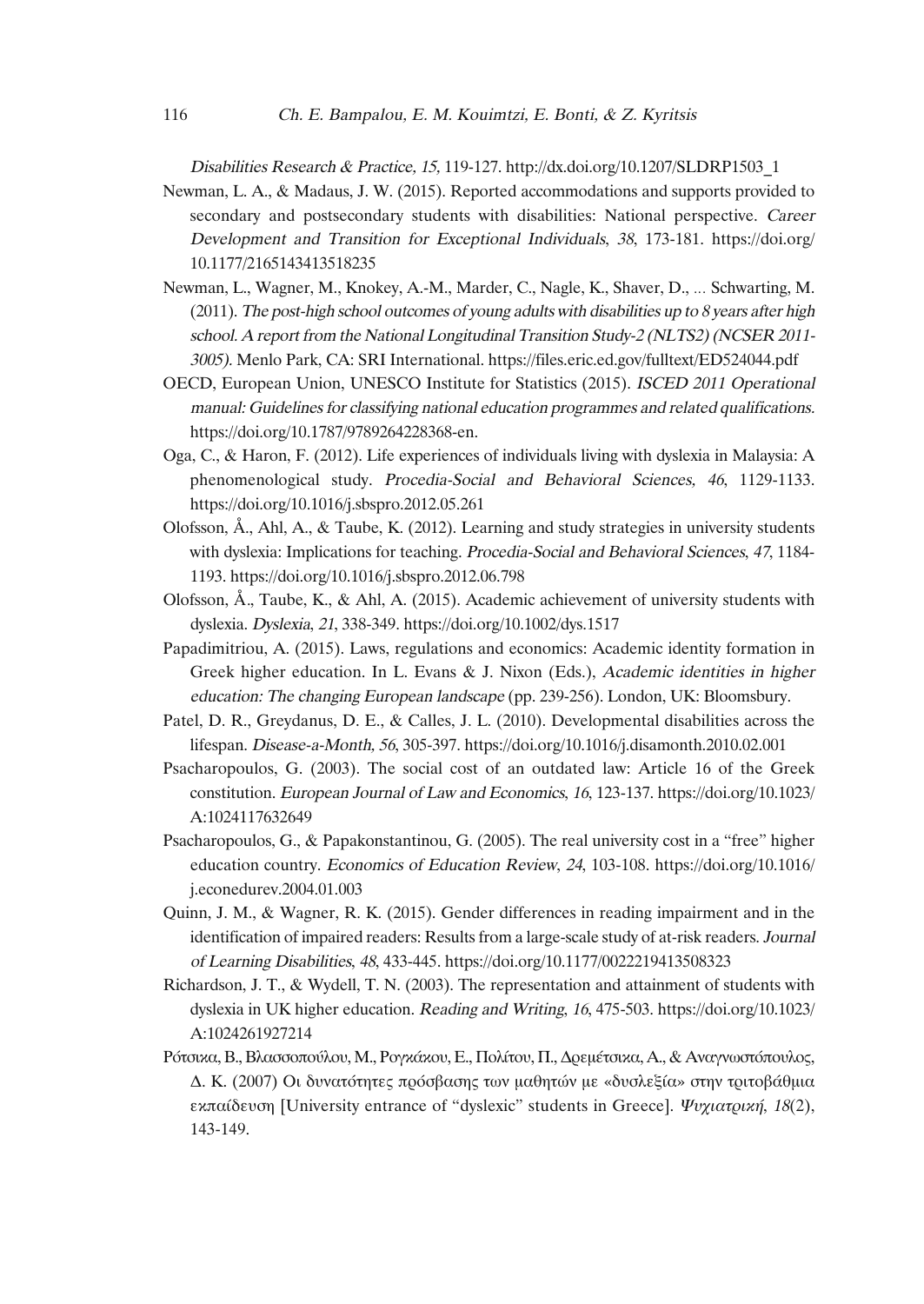- Ruban, L. M., McCoach, D. B., McGuire, J. M., & Reis, S. M. (2003). The differential impact of academic self-regulatory methods on academic achievement among university students with and without learning disabilities. Journal of Learning Disabilities, 36, 270-286. https://doi.org/10.1177/002221940303600306
- Rutter, M., Caspi, A., Fergusson, D., Horwood, L. J., Goodman, R., … Carroll, J. (2004). Sex differences in developmental reading disability: New findings from 4 epidemiological studies. Journal of the American Medical Association, 291, 2007-2012. https://doi.org/10.1001/ jama.291.16.2007
- Scanlon, D.(2013). Specific learning disability and its newest definition: Which is comprehensive? And which isinsufficient? Journal of Learning Disabilities, <sup>46</sup>, 26-33. https://doi.org/10.1177/ 0022219412464342
- Schelke, M. W., Shapiro, S. D., Hackett, K., Chen, J., Simchon-Steinhof, S., … Seifan, A. (2017). Diagnosis of developmental learning and attention disorders in adults: A review of clinical modalities. Neurology, Psychiatry and Brain Research, <sup>23</sup>, 27-35. https://doi.org/10.1016/ j.npbr.2016.11.006
- Selekman, J., & Diefenbeck, C.(2014). The new DSM-5 and itsimpact on the mental health care of children. Journal of Pediatric Nursing, <sup>29</sup>, 442-450. https://doi.org/10.1016/j.pedn.2014.04.003
- Seo, Y., Abbott, R. D., & Hawkins, J. D. (2008). Outcome status of students with learning disabilities at ages 21 and 24. Journal of Learning Disabilities, <sup>41</sup>, 300-314. https://doi.org/ 10.1177/0022219407311308
- Sharfi, K., & Rosenblum, S. (2014). Activity and participation characteristics of adults with learning disabilities: A systematic review. PloS one, <sup>9</sup>, e106657. https://doi.org/ 10.1371/journal.pone.0106657
- Simmons, F., & Singleton, C. (2000). The reading comprehension abilities of dyslexic students in higher education. *Dyslexia, 6, 178-192.* https://doi.org/10.1002/1099-0909(200007/09)6:3 <178::AID-DYS171>3.0.CO;2-9
- Snowling, M. J.(2005). Developmental disorders: Specific learning difficulties. Psychiatry, 4, 110- 113. https://doi.org/10.1383/psyt.2005.4.9.110
- Stampoltzis, A., & Polychronopoulou, S. (2008). Dyslexia in Greek higher education: a study of incidence, policy and provision. Journal of Research in Special Educational Needs, <sup>8</sup>, 37-46. https://doi.org/10.1111/j.1471-3802.2008.00100.x
- Taylor, K. E., & Walter, J. (2003). Occupation choices of adults with and without symptoms of dyslexia. Dyslexia, <sup>9</sup>, 177-185. https://doi.org/10.1002/dys.239
- Trainin, G., & Swanson, H. L. (2005). Cognition, metacognition, and achievement of college students with learning disabilities. Learning Disability Quarterly, <sup>28</sup>, 261-272. https://doi.org/10.2307/4126965
- Τζουριάδου Μ (2011). Μαθησιακές δυσκολίες. Θέµατα ερµηνείας και αντιµετώπισης [Learning difficulties: Issues of interpretation and coping]. Θεσσαλονίκη: Προμηθέας.
- UNESCO (2014). UNESCO Institute for Statistics: ISCED Fields of Education and Training <sup>2013</sup>. Montréal, Canada. http://eqe.ge/res/docs/228085e.pdf.
- Vlachos, F., Avramidis, E., Dedousis, G., Chalmpe, M., Ntalla,I., & Giannakopoulou, M.(2013).